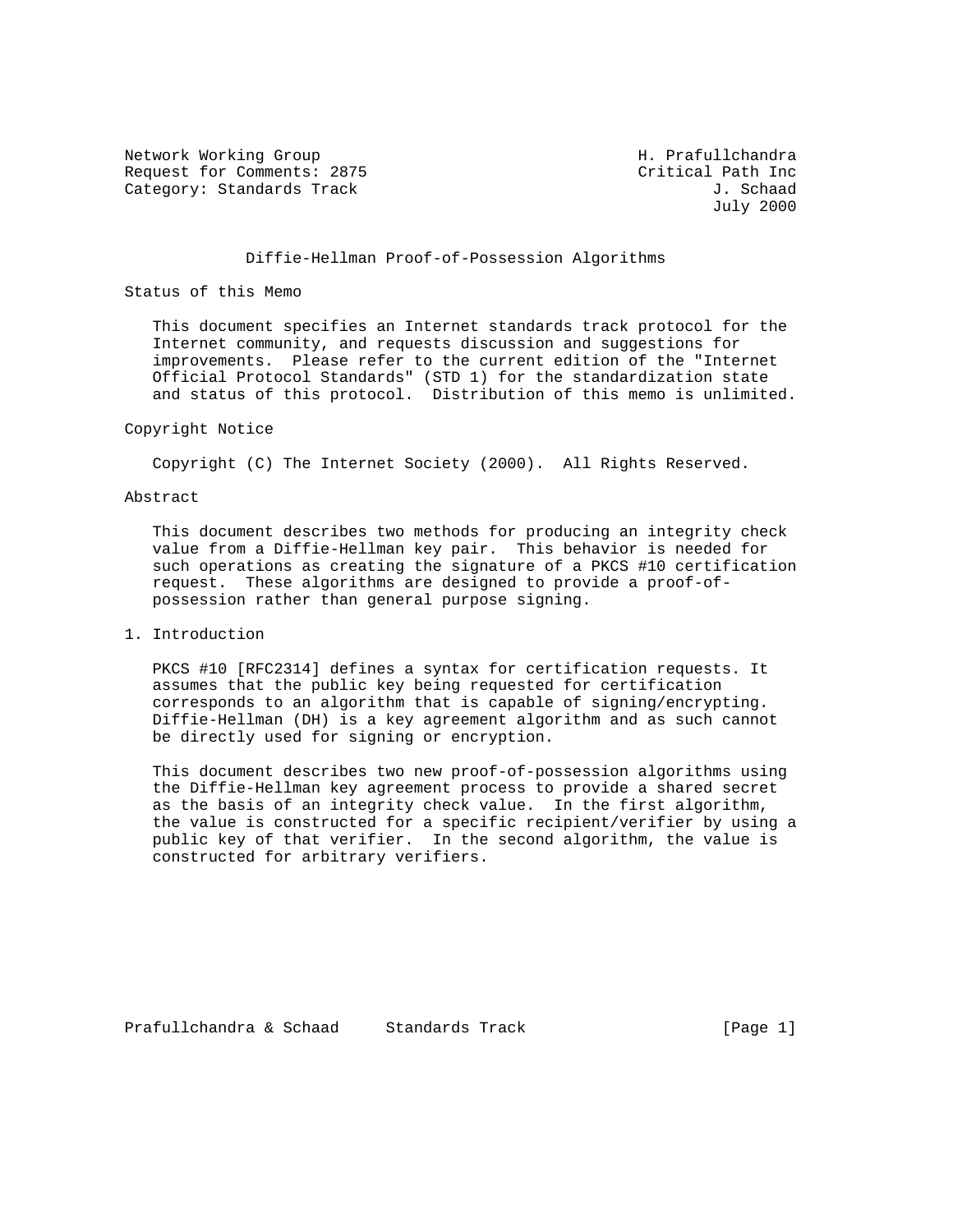2. Terminology

The following definitions will be used in this document

 DH certificate = a certificate whose SubjectPublicKey is a DH public value and is signed with any signature algorithm (e.g. RSA or DSA).

3. Static DH Proof-of-Possession Process

The steps for creating a DH POP are:

 1. An entity (E) chooses the group parameters for a DH key agreement.

 This is done simply by selecting the group parameters from a certificate for the recipient of the POP process.

 A certificate with the correct group parameters has to be available. Let these common DH parameters be g and p; and let this DH key-pair be known as the Recipient key pair (Rpub and Rpriv).

Rpub =  $g^x$ x mod p (where x=Rpriv, the private DH value and ^ denotes exponentiation)

 2. The entity generates a DH public/private key-pair using the parameters from step 1.

For an entity E:

 Epriv = DH private value = y Epub = DH public value =  $g^y$  mod p

- 3. The POP computation process will then consist of:
	- a) The value to be signed is obtained. (For a RFC2314 object, the value is the DER encoded certificationRequestInfo field represented as an octet string.) This will be the 'text' referred to in [RFC2104], the data to which HMAC-SHA1 is applied.
	- b) A shared DH secret is computed, as follows,

shared secret =  $ZZ = g^{\prime}xy \mod p$ 

Prafullchandra & Schaad Standards Track (Page 2)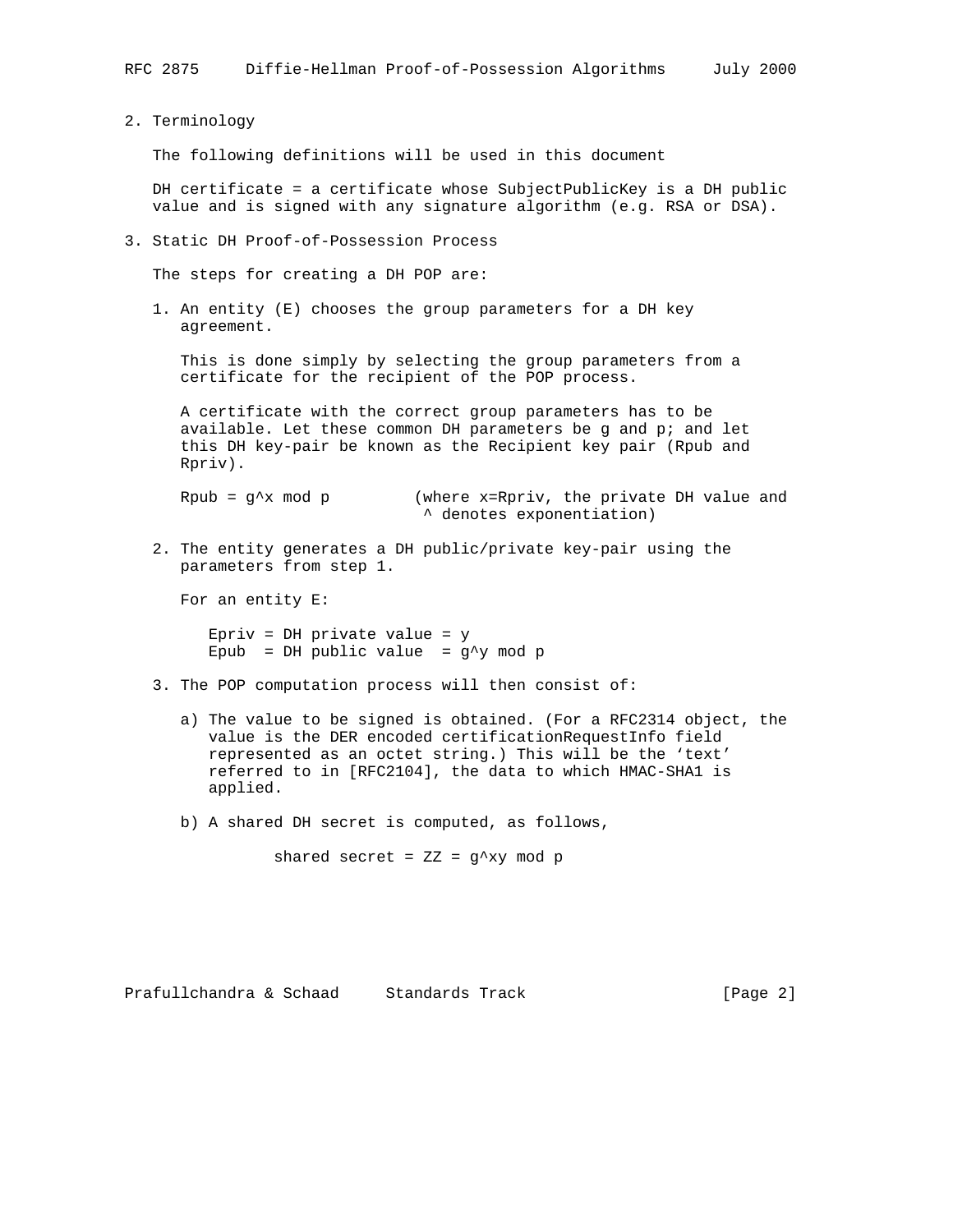[This is done by the entity E as Rpub $\gamma$  and by the Recipient as Epub^x, where Rpub is retrieved from the Recipient's DH certificate (or is the one that was locally generated by the Entity) and Epub is retrieved from the actual certification request.]

 c) A temporary key K is derived from the shared secret ZZ as follows:

```
K = SHAI(LeadingInfo | ZZ | TrailingInfo), where "|" means concatenation.
```
 LeadingInfo ::= Subject Distinguished Name from certificate TrailingInfo ::= Issuer Distinguished Name from certificate

d) Compute HMAC-SHA1 over the data 'text' as per [RFC2104] as:

SHA1(K XOR opad, SHA1(K XOR ipad, text))

where,

 opad (outer pad) = the byte 0x36 repeated 64 times and ipad (inner pad) = the byte 0x5C repeated 64 times.

Namely,

- (1) Append zeros to the end of K to create a 64 byte string (e.g., if K is of length 16 bytes it will be appended with 48 zero bytes 0x00).
- (2) XOR (bitwise exclusive-OR) the 64 byte string computed in step (1) with ipad.
- (3) Append the data stream 'text' to the 64 byte string resulting from step (2).
- (4) Apply SHA1 to the stream generated in step (3).
- (5) XOR (bitwise exclusive-OR) the 64 byte string computed in step (1) with opad.
- (6) Append the SHA1 result from step (4) to the 64 byte string resulting from step (5).
- (7) Apply SHA1 to the stream generated in step (6) and output the result.

Sample code is also provided in [RFC2104].

 e) The output of (d) is encoded as a BIT STRING (the Signature value).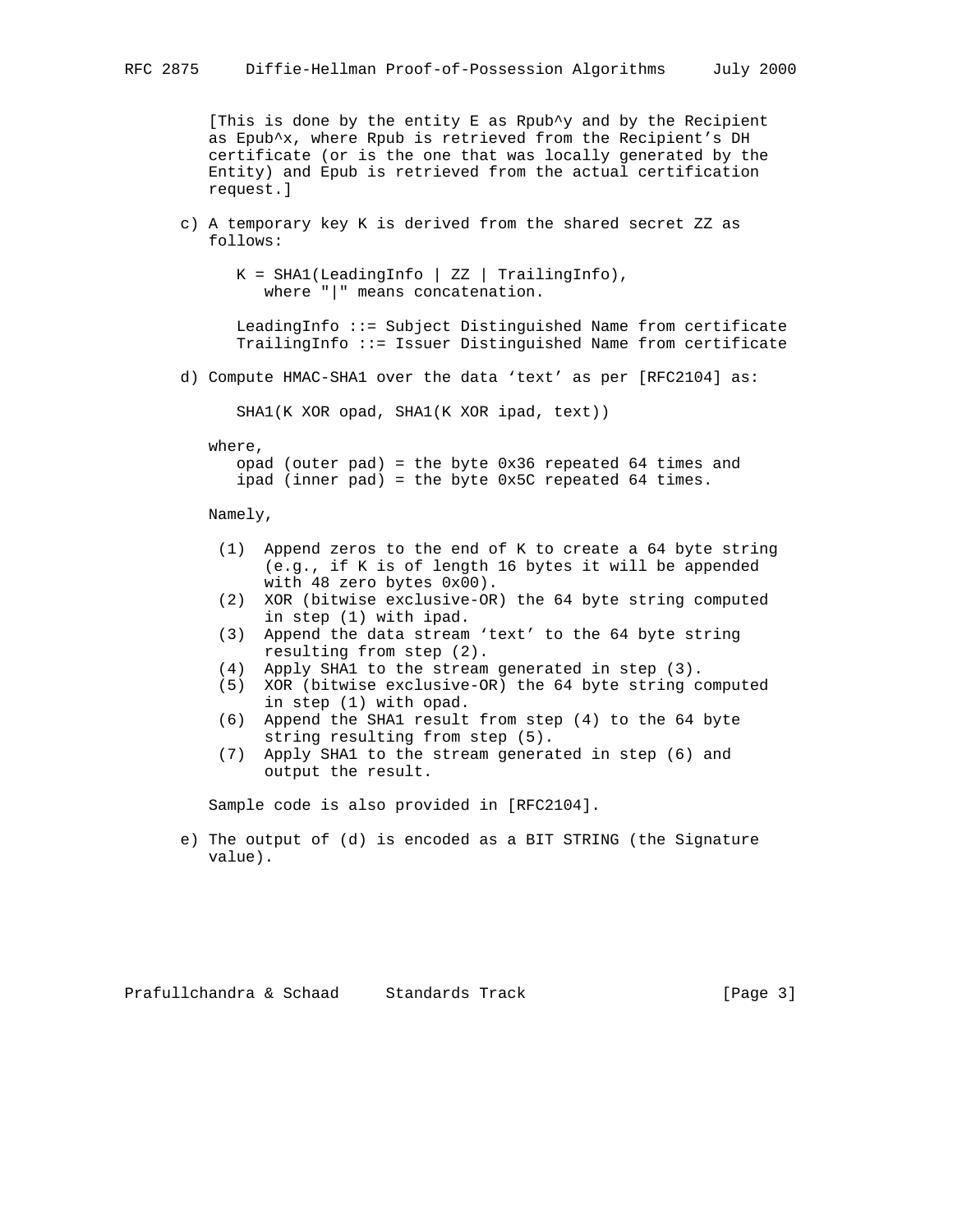The POP verification process requires the Recipient to carry out steps (a) through (d) and then simply compare the result of step (d) with what it received as the signature component. If they match then the following can be concluded:

- a) The Entity possesses the private key corresponding to the public key in the certification request because it needed the private key to calculate the shared secret; and
- b) Only the Recipient that the entity sent the request to could actually verify the request because they would require their own private key to compute the same shared secret. In the case where the recipient is a Certification Authority, this protects the Entity from rogue CAs.

ASN Encoding

 The ASN.1 structures associated with the static Diffie-Hellman POP algorithm are:

```
 id-dhPop-static-HMAC-SHA1 OBJECT IDENTIFIER ::= { id-pkix
   id-alg(6) 3}
 DhPopStatic ::= SEQUENCE {
    issuerAndSerial IssuerAndSerialNumber OPTIONAL,
   hashValue MessageDigest
 }
```
 issuerAndSerial is the issuer name and serial number of the certificate from which the public key was obtained. The issuerAndSerial field is omitted if the public key did not come from a certificate.

 hashValue contains the result of the SHA-1 HMAC operation in step 3d.

 DhPopStatic is encoded as a BIT STRING and is the signature value (i.e. encodes the above sequence instead of the raw output from 3d).

4. Discrete Logarithm Signature

 The use of a single set of parameters for an entire public key infrastructure allows all keys in the group to be attacked together.

 For this reason we need to create a proof of possession for Diffie- Hellman keys that does not require the use of a common set of parameters.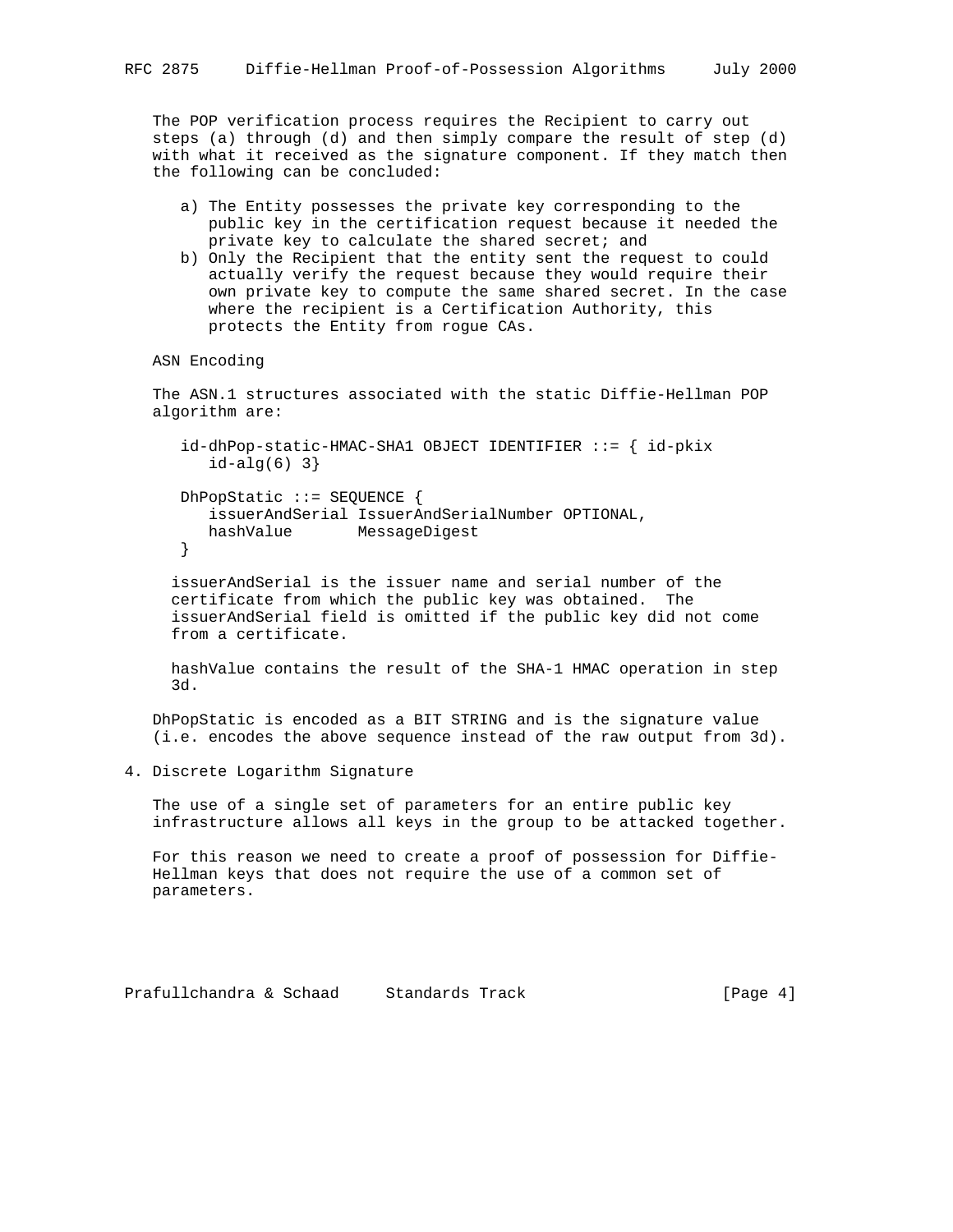This POP is based on the Digital Signature Algorithm, but we have removed the restrictions imposed by the [FIPS-186] standard. The use of this method does impose some additional restrictions on the set of keys that may be used, however if the key generation algorithm documented in [DH-X9.42] is used the required restrictions are met. The additional restrictions are the requirement for the existence of a q parameter. Adding the q parameter is generally accepted as a good practice as it allows for checking of small group attacks.

The following definitions are used in the rest of this section:

```
 p is a large prime
g = h(p-1)/q \mod p,
   where h is any integer 1 < h < p-1 such that h(p-1) \mod q > 1 (g has order q mod p)
 q is a large prime
j is a large integer such that p = qj + 1 x is a randomly or pseudo-randomly generated integer with
   1 < x < qy = g^x mod p
```
Note: These definitions match the ones in [DH-X9.42].

4.1 Expanding the Digest Value

 Besides the addition of a q parameter, [FIPS-186] also imposes size restrictions on the parameters. The length of q must be 160-bits (matching output of the SHA-1 digest algorithm) and length of p must be 1024-bits. The size restriction on p is eliminated in this document, but the size restriction on q is replaced with the requirement that q must be at least 160-bits. (The size restriction on q is identical with that in [DH-X9.42].)

 Given that there is not a random length-hashing algorithm, a hash value of the message will need to be derived such that the hash is in the range from  $0$  to  $q-1$ . If the length of  $q$  is greater than 160-bits then a method must be provided to expand the hash length.

 The method for expanding the digest value used in this section does not add any additional security beyond the 160-bits provided by SHA- 1. The value being signed is increased mainly to enhance the difficulty of reversing the signature process.

Prafullchandra & Schaad Standards Track [Page 5]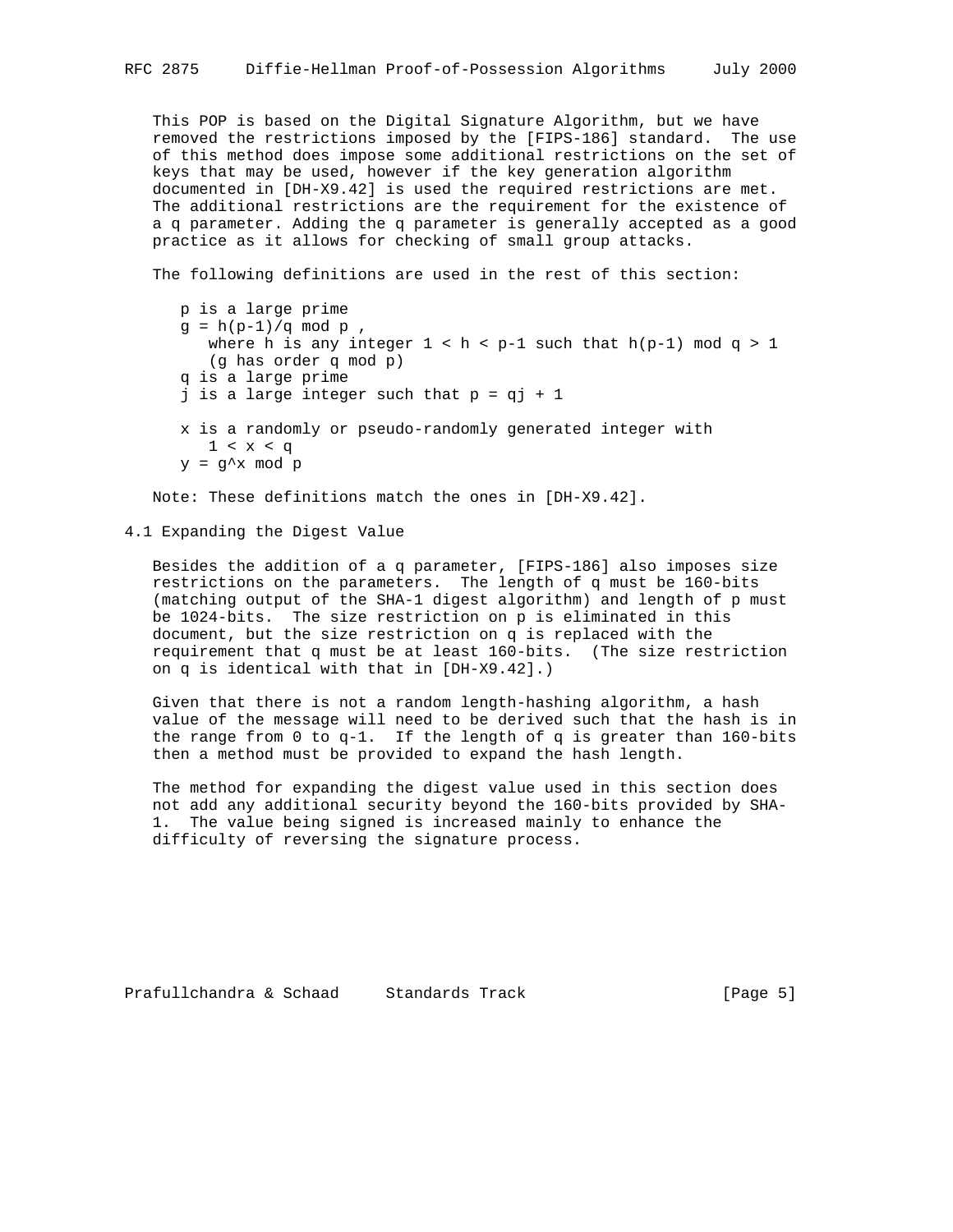This algorithm produces m the value to be signed. Let L = the size of q (i.e.  $2^L = q \lt 2^L(L+1)$ ). Let M be the original message to be signed. 1. Compute d = SHA-1(M), the SHA-1 digest of the original message. 2. If L == 160 then m = d. 3. If L > 160 then follow steps (a) through (d) below. a) Set  $n = L / 160$ , where / represents integer division, consequently, if  $L = 200$ ,  $n = 1$ . b) Set m = d, the initial computed digest value. c) For  $i = 0$  to  $n - 1$  $m = m$  | SHA(m), where "|" means concatenation. d) m = LEFTMOST(m, L-1), where LEFTMOST returns the L-1 left most bits of m. Thus the final result of the process meets the criteria that  $0 \le m \le m$  q. 4.2 Signature Computation Algorithm The signature algorithm produces the pair of values  $(r, s)$ , which is the signature. The signature is computed as follows: Given m, the value to be signed, as well as the parameters defined earlier in section 5. 1. Generate a random or pseudorandom integer k, such that  $0 < k^{\prime -1} <$  q. 2. Compute  $r = (g^k \mod p) \mod q$ . 3. If r is zero, repeat from step 1. 4. Compute  $s = (k^{\wedge}-1 (m + xr))$  mod q. 5. If s is zero, repeat from step 1. 4.3 Signature Verification Algorithm The signature verification process is far more complicated than is

 normal for the Digital Signature Algorithm, as some assumptions about the validity of parameters cannot be taken for granted.

Prafullchandra & Schaad Standards Track (Page 6)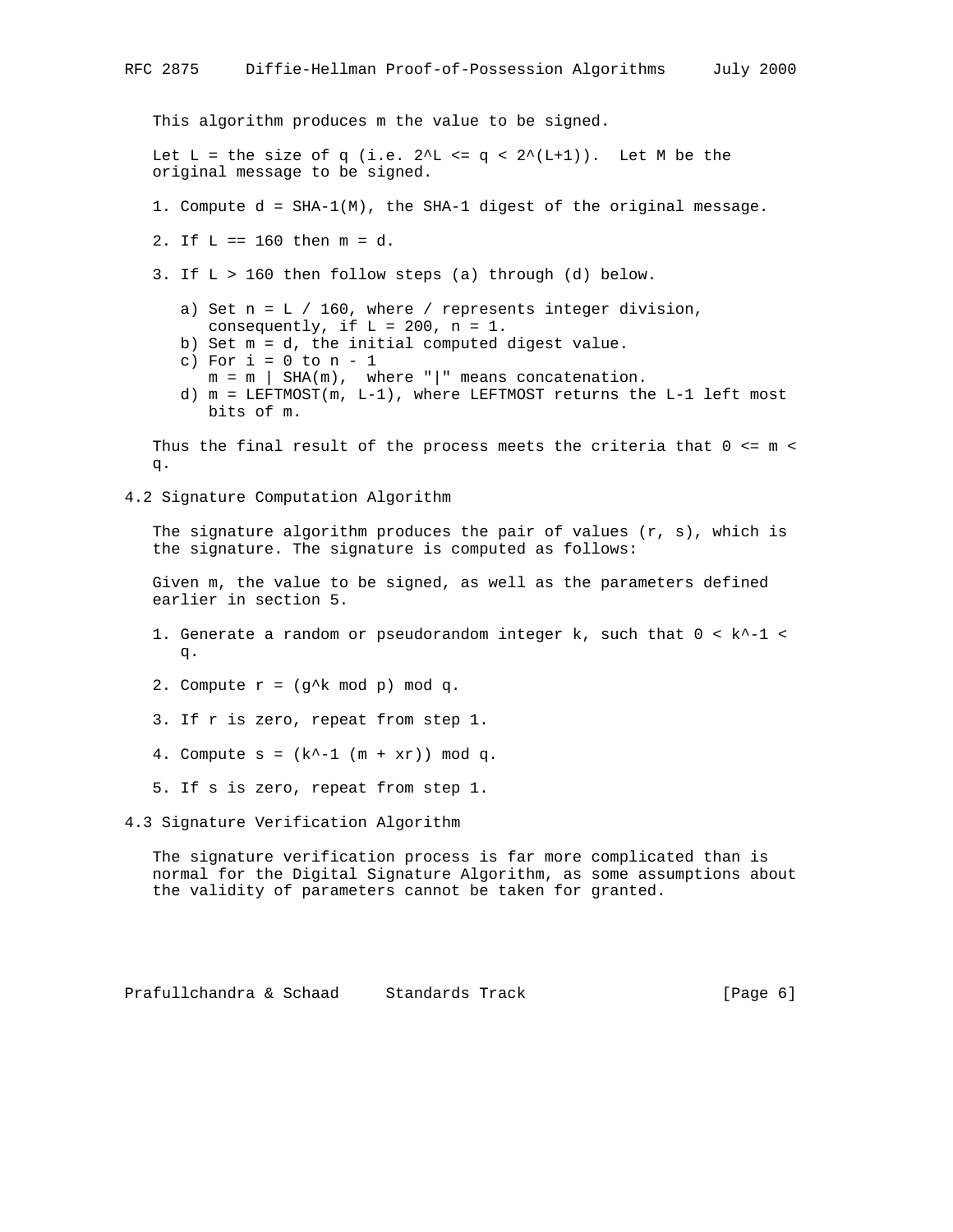Given a message m to be validated, the signature value pair  $(r, s)$ and the parameters for the key.

- 1. Perform a strong verification that p is a prime number.
- 2. Perform a strong verification that q is a prime number.
- 3. Verify that q is a factor of p-1, if any of the above checks fail then the signature cannot be verified and must be considered a failure.
- 4. Verify that r and s are in the range [1, q-1].
- 5. Compute  $w = (s^{\wedge} 1) \mod q$ .
- 6. Compute  $u1 = m*w \mod q$ .
- 7. Compute  $u2 = r * w \mod q$ .
- 8. Compute  $v = ((g^{\lambda}ul * y^{\lambda}u2) \mod p) \mod q$ .
- 9. Compare v and r, if they are the same then the signature verified correctly.
- 4.4 ASN Encoding

The signature is encoded using

 $id$ -alg-dhPOP OBJECT IDENTIFIER ::= { $id$ -pkix  $id$ -alg(6) 4}

 The parameters for id-alg-dhPOP are encoded as DomainParameters (imported from [PROFILE]). The parameters may be omitted in the signature, as they must exist in the associated key request.

 The signature value pair r and s are encoded using Dss-Sig-Value (imported from [PROFILE]).

5. Security Considerations

 In the static DH POP algorithm, an appropriate value can be produced by either party. Thus this algorithm only provides integrity and not origination service. The Discrete Logarithm algorithm provides both integrity checking and origination checking.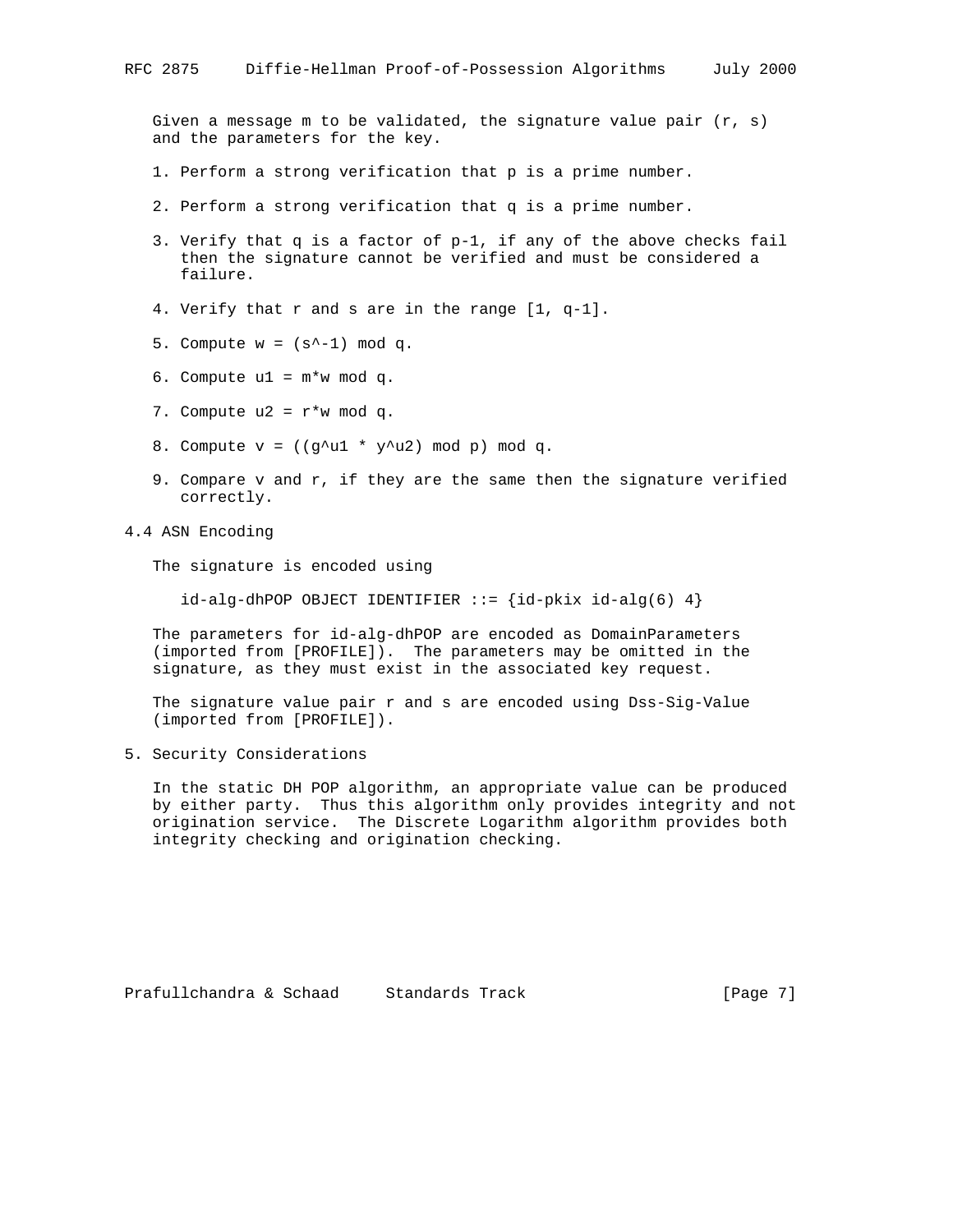All the security in this system is provided by the secrecy of the private keying material. If either sender or recipient private keys are disclosed, all messages sent or received using that key are compromised. Similarly, loss of the private key results in an inability to read messages sent using that key.

 Selection of parameters can be of paramount importance. In the selection of parameters one must take into account the community/group of entities that one wishes to be able to communicate with. In choosing a set of parameters one must also be sure to avoid small groups. [FIPS-186] Appendixes 2 and 3 contain information on the selection of parameters. The practices outlined in this document will lead to better selection of parameters.

- 6. References
	- [FIPS-186] Federal Information Processing Standards Publication (FIPS PUB) 186, "Digital Signature Standard", 1994 May 19.
	- [RFC2314] Kaliski, B., "PKCS #10: Certification Request Syntax v1.5", RFC 2314, October 1997.
	- [RFC2104] Krawczyk, H., Bellare, M., and R. Canetti, "HMAC: Keyed- Hashing for Message Authentication", RFC 2104, February 1997.
	- [PROFILE] Housley, R., Ford, W., Polk, W., and D. Solo, "Internet X.509 Public Key Infrastructure: Certificate and CRL Profile", RFC 2459, January 1999.
	- [DH-X9.42] Rescorla, E., "Diffie-Hellman Key Agreement Method", RFC 2631, June 1999.
- 7. Authors' Addresses

 Hemma Prafullchandra Critical Path Inc. 5150 El Camino Real, #A-32 Los Altos, CA 94022

 Phone: (640) 694-6812 EMail: hemma@cp.net

Jim Schaad

EMail: jimsch@exmsft.com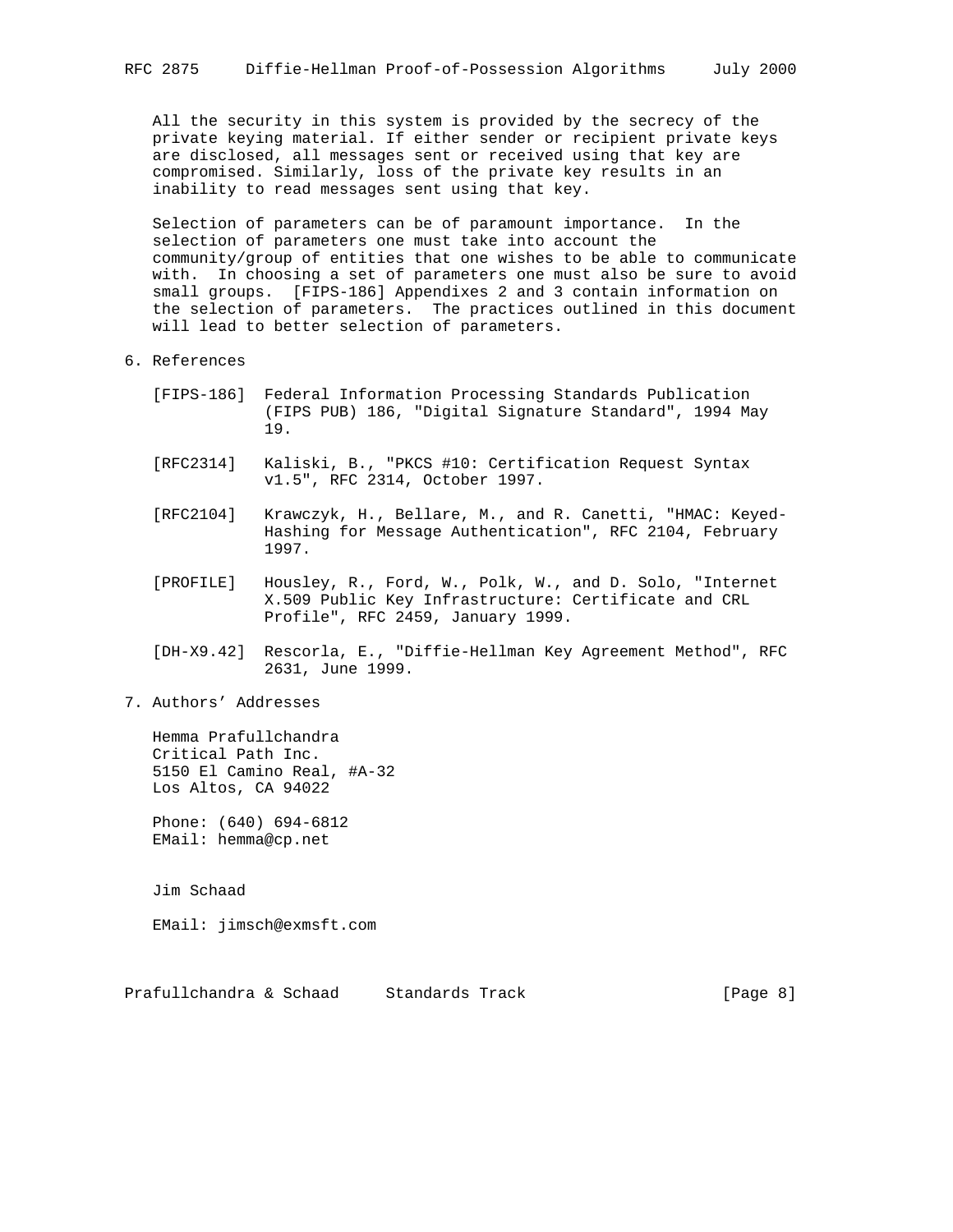```
Appendix A. ASN.1 Module
    DH-Sign DEFINITIONS IMPLICIT TAGS ::=
   BEGIN
    --EXPORTS ALL
    -- The types and values defined in this module are exported for use
   -- in the other ASN.1 modules. Other applications may use them
    -- for their own purposes.
    IMPORTS
       IssuerAndSerialNumber, MessageDigest
       FROM CryptographicMessageSyntax { iso(1) member-body(2)
            us(840) rsadsi(113549) pkcs(1) pkcs-9(9) smime(16)
           modules(0) cms(1) Dss-Sig-Value, DomainParameters
       FROM PKIX1Explicit88 {iso(1) identified-organization(3) dod(6)
            internet(1) security(5) mechanisms(5) pkix(7) id-mod(0)
            id-pkix1-explicit-88(1)};
      id-dh-sig-hmac-shal OBJECT IDENTIFYIER ::=\{id-pkix id-alg(6) 3\} DhSigStatic ::= SEQUENCE {
           IssuerAndSerial IssuerAndSerialNumber OPTIONAL,
           hashValue MessageDigest
       }
      id-alg-dh-pop OBJECT IDENTIFIER ::= {id-pkix id-alg(6) 4}
```

```
 END
```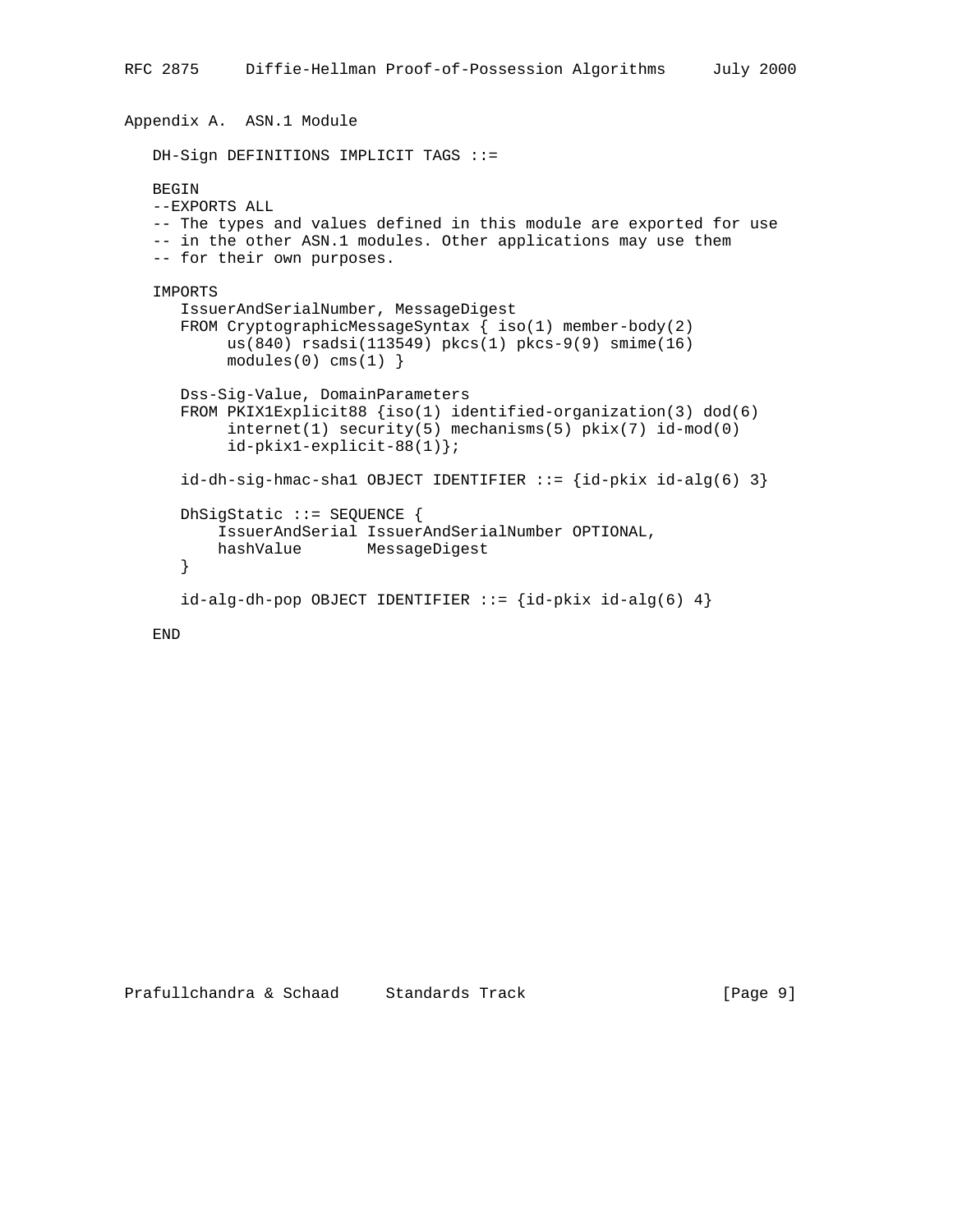Appendix B. Example of Static DH Proof-of-Possession

 The following example follows the steps described earlier in section 3.

 Step 1: Establishing common Diffie-Hellman parameters. Assume the parameters are as in the DER encoded certificate. The certificate contains a DH public key signed by a CA with a DSA signing key.

|        |       |                      | 0 30 939: SEQUENCE {                              |
|--------|-------|----------------------|---------------------------------------------------|
|        |       | 4 30 872:            | SEQUENCE {                                        |
|        | 8 AO  | 3:                   | [0]                                               |
|        | 10 02 | 1:                   | INTEGER 2                                         |
|        |       | $\blacksquare$ :     |                                                   |
|        | 13 02 | 6:                   | INTEGER                                           |
|        |       | $\ddot{\phantom{a}}$ | 00 DA 39 B6 E2 CB                                 |
|        | 21 30 | 11:                  | SEQUENCE {                                        |
|        | 23 06 | 7:                   | OBJECT IDENTIFIER dsaWithSha1 (1 2 840 10040 4 3) |
|        | 32 05 | $\overline{0}$ :     | NULL                                              |
|        |       | $\ddot{\cdot}$       | }                                                 |
|        | 34 30 | 72:                  | SEQUENCE {                                        |
|        | 36 31 | 11:                  | SET {                                             |
|        | 38 30 | 9:                   | SEQUENCE {                                        |
|        | 40 06 | 3:                   | OBJECT IDENTIFIER countryName (2 5 4 6)           |
|        | 45 13 | 2:                   | PrintableString 'US'                              |
|        |       |                      |                                                   |
|        |       | $\ddot{\cdot}$       | }                                                 |
|        | 49 31 | 17:                  | SET {                                             |
|        | 51 30 | 15:                  | SEQUENCE {                                        |
|        | 53 06 | 3:                   | OBJECT IDENTIFIER organizationName (2 5 4 10)     |
|        | 58 13 | 8:                   | PrintableString 'XETI Inc'                        |
|        |       | $\ddot{\cdot}$       |                                                   |
|        |       |                      | ł                                                 |
|        | 68 31 | 16:                  | $SET \{$                                          |
|        | 70 30 | 14:                  | SEQUENCE {                                        |
|        | 72 06 | 3:                   | OBJECT IDENTIFIER organizationalUnitName (2 5 4   |
| 11)    |       |                      |                                                   |
|        | 77 13 | 7:                   | PrintableString 'Testing'                         |
|        |       | $\ddot{\cdot}$       |                                                   |
|        |       |                      | ł                                                 |
|        | 86 31 | 20:                  | $SET \{$                                          |
|        | 88 30 | 18:                  | SEQUENCE {                                        |
|        | 90 06 | 3:                   | OBJECT IDENTIFIER commonName (2 5 4 3)            |
|        | 95 13 | 11:                  | PrintableString 'Root DSA CA'                     |
|        |       |                      |                                                   |
|        |       |                      | }                                                 |
|        |       |                      |                                                   |
| 108 30 |       | 30:                  | SEQUENCE                                          |

Prafullchandra & Schaad Standards Track [Page 10]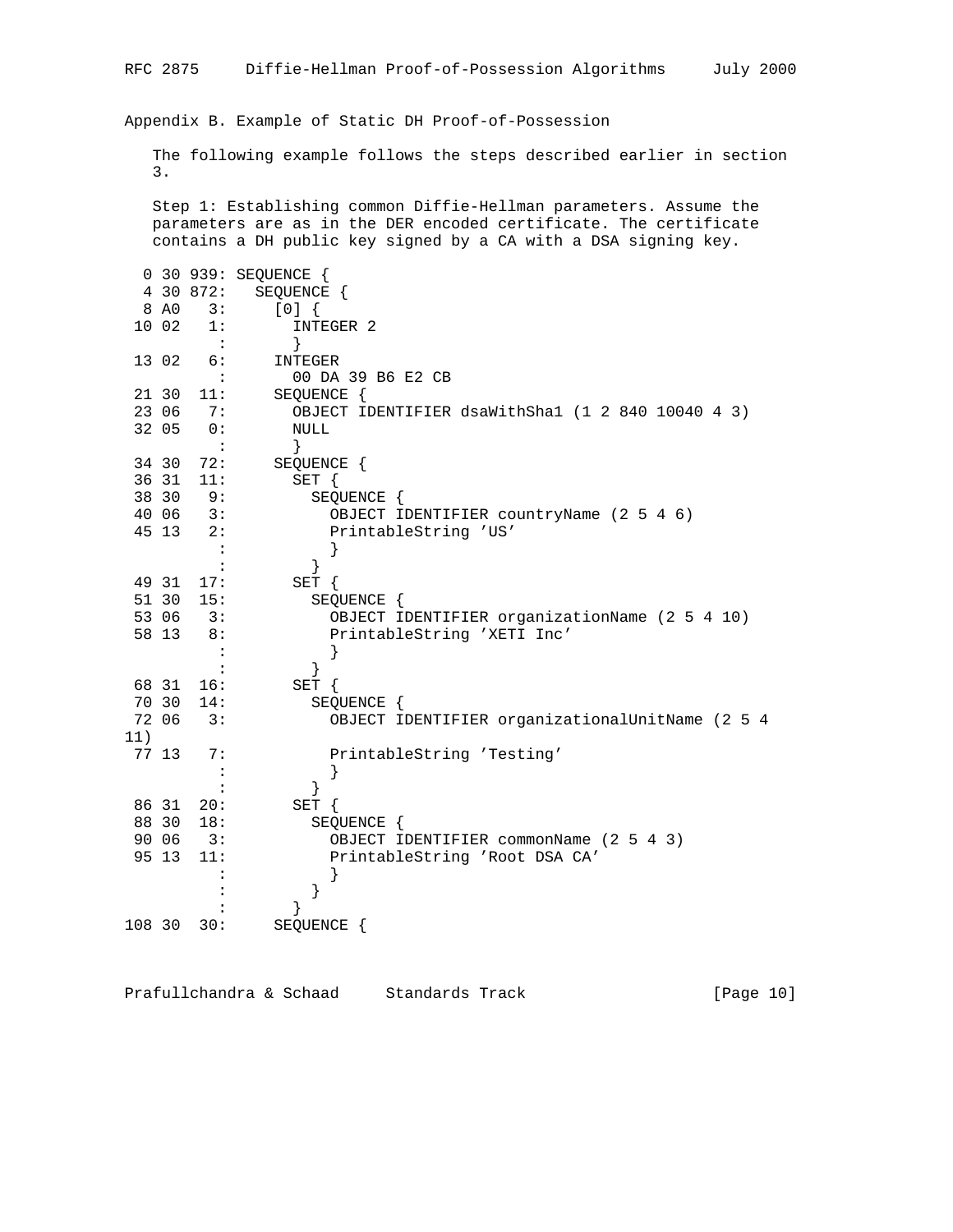|                  | RFC 2875             | Diffie-Hellman Proof-of-Possession Algorithms<br>July 2000                                         |
|------------------|----------------------|----------------------------------------------------------------------------------------------------|
| 110 17<br>125 17 | 13:<br>13:           | UTCTime '990914010557Z'<br>UTCTime '991113010557Z'                                                 |
|                  | $\ddot{\phantom{a}}$ | $\}$                                                                                               |
| 140 30           | 70:                  | SEQUENCE {                                                                                         |
| 142 31<br>144 30 | 11:<br>9:            | $SET \{$                                                                                           |
| 146 06           | 3:                   | SEQUENCE {<br>OBJECT IDENTIFIER countryName (2 5 4 6)                                              |
| 151 13           | 2:                   | PrintableString 'US'                                                                               |
|                  | $\sim$ :             |                                                                                                    |
|                  | $\ddot{\cdot}$       | }                                                                                                  |
| 155 31           | 17:                  | SET {                                                                                              |
| 157 30           | 15:<br>3:            | SEQUENCE {                                                                                         |
| 159 06<br>164 13 | 8:                   | OBJECT IDENTIFIER organizationName (2 5 4 10)<br>PrintableString 'XETI Inc'                        |
|                  | $\colon$             |                                                                                                    |
|                  | $\ddot{\cdot}$       | $\}$                                                                                               |
| 174 31           | 16:                  | $SET \{$                                                                                           |
| 176 30           | 14:                  | SEQUENCE {                                                                                         |
| 178 06           | 3:                   | OBJECT IDENTIFIER organizationalUnitName (2 5 4                                                    |
| 11)<br>183 13    | 7:                   | PrintableString 'Testing'                                                                          |
|                  | $\ddot{\phantom{a}}$ |                                                                                                    |
|                  | $\ddot{\cdot}$       | $\}$                                                                                               |
| 192 31           | 18:                  | SET {                                                                                              |
| 194 30           | 16:                  | SEQUENCE {                                                                                         |
| 196 06<br>201 13 | 3:<br>9:             | OBJECT IDENTIFIER commonName (2 5 4 3)                                                             |
|                  | :                    | PrintableString 'DH TestCA'                                                                        |
|                  |                      | }                                                                                                  |
|                  |                      |                                                                                                    |
|                  | 212 30 577:          | SEQUENCE {                                                                                         |
|                  | 216 30 438:          | SEQUENCE {                                                                                         |
| 220 06           | 7 :<br>229 30 425:   | OBJECT IDENTIFIER dhPublicKey (1 2 840 10046 2 1)<br>SEQUENCE {                                    |
|                  | 233 02 129:          | INTEGER                                                                                            |
|                  |                      | 00 94 84 E0 45 6C 7F 69 51 62 3E 56 80 7C 68 E7                                                    |
|                  |                      | C5 A9 9E 9E 74 74 94 ED 90 8C 1D C4 E1 4A 14 82                                                    |
|                  |                      | F5 D2 94 OC 19 E3 B9 10 BB 11 B9 E5 A5 FB 8E 21                                                    |
|                  |                      | 51 63 02 86 AA 06 B8 21 36 B6 7F 36 DF D1 D6 68                                                    |
|                  |                      | 5B 79 7C 1D 5A 14 75 1F 6A 93 75 93 CE BB 97 72<br>8A FO OF 23 9D 47 F6 D4 B3 C7 F0 F4 E6 F6 2B C2 |
|                  |                      | 32 E1 89 67 BE 7E 06 AE F8 D0 01 6B 8B 2A F5 02                                                    |
|                  |                      | D7 B6 A8 63 94 83 B0 1B 31 7D 52 1A DE E5 03 85                                                    |
|                  |                      | 27                                                                                                 |
|                  | 365 02 128:          | INTEGER                                                                                            |
|                  |                      | 26 A6 32 2C 5A 2B D4 33 2B 5C DC 06 87 53 3F 90<br>06 61 50 38 3E D2 B9 7D 81 1C 12 10 C5 0C 53 D4 |
|                  |                      | 64 D1 8E 30 07 08 8C DD 3F 0A 2F 2C D6 1B 7F 57                                                    |
|                  |                      |                                                                                                    |

Prafullchandra & Schaad Standards Track (Page 11)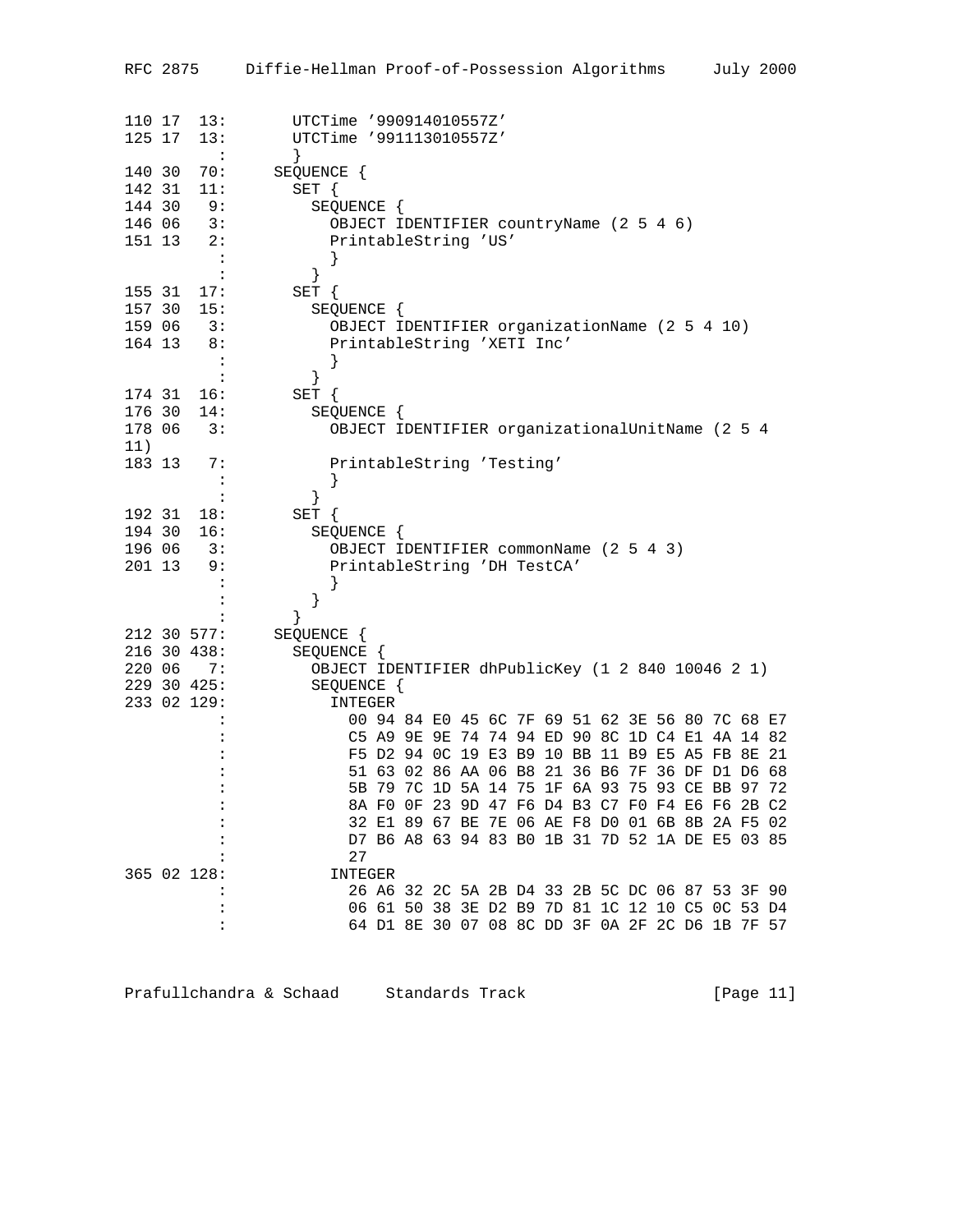| RFC 2875         |                | Diffie-Hellman Proof-of-Possession Algorithms July 2000                                            |
|------------------|----------------|----------------------------------------------------------------------------------------------------|
|                  |                |                                                                                                    |
|                  | $\ddot{\cdot}$ | 86 DO DA BB 6E 36 2A 18 E8 D3 BC 70 31 7A 48 B6                                                    |
|                  |                | 4E 18 6E DD 1F 22 06 EB 3F EA D4 41 69 D9 9B DE                                                    |
|                  |                | 47 95 7A 72 91 D2 09 7F 49 5C 3B 03 33 51 C8 F1                                                    |
|                  |                | 39 9A FF 04 D5 6E 7E 94 3D 03 B8 F6 31 15 26 48                                                    |
|                  |                | 95 A8 5C DE 47 88 B4 69 3A 00 A7 86 9E DA D1 CD                                                    |
| 496 02           | 33:            | INTEGER                                                                                            |
|                  |                | 00 E8 72 FA 96 F0 11 40 F5 F2 DC FD 3B 5D 78 94                                                    |
|                  |                | B1 85 01 E5 69 37 21 F7 25 B9 BA 71 4A FC 60 30                                                    |
| 531 02           | 97:            | FB<br>INTEGER                                                                                      |
|                  |                | 00 A3 91 01 C0 A8 6E A4 4D A0 56 FC 6C FE 1F A7                                                    |
|                  | :              | BO CD OF 94 87 OC 25 BE 97 76 8D EB E5 A4 09 5D                                                    |
|                  |                | AB 83 CD 80 0B 35 67 7F 0C 8E A7 31 98 32 85 39                                                    |
|                  |                | 40 9D 11 98 D8 DE B8 7F 86 9B AF 8D 67 3D B6 76                                                    |
|                  | :              | B4 61 2F 21 E1 4B 0E 68 FF 53 3E 87 DD D8 71 56                                                    |
|                  |                | 68 47 DC F7 20 63 4B 3C 5F 78 71 83 E6 70 9E E2                                                    |
|                  |                | 92                                                                                                 |
| 630 30<br>632 03 | 26:<br>21:     | SEQUENCE {<br>BIT STRING 0 unused bits                                                             |
|                  | $\ddot{\cdot}$ | 1C D5 3A 0D 17 82 6D 0A 81 75 81 46 10 8E 3E DB                                                    |
|                  | $\ddot{\cdot}$ | 09 E4 98 34                                                                                        |
| 655 02           | 1:             | INTEGER 55                                                                                         |
|                  | $\cdot$        | $\left\{ \right\}$                                                                                 |
|                  |                | }                                                                                                  |
|                  |                | ł                                                                                                  |
|                  | 658 03 132:    | BIT STRING 0 unused bits                                                                           |
|                  |                | 02 81 80 5F CF 39 AD 62 CF 49 8E D1 CE 66 E2 B1<br>E6 A7 01 4D 05 C2 77 C8 92 52 42 A9 05 A4 DB E0 |
|                  |                | 46 79 50 A3 FC 99 3D 3D A6 9B A9 AD BC 62 1C 69                                                    |
|                  |                | B7 11 A1 C0 2A F1 85 28 F7 68 FE D6 8F 31 56 22                                                    |
|                  |                | 4D 0A 11 6E 72 3A 02 AF 0E 27 AA F9 ED CE 05 EF                                                    |
|                  |                | D8 59 92 C0 18 D7 69 6E BD 70 B6 21 D1<br>77<br>39 21                                              |
|                  |                | E1 AF 7A 3A CF 20 0A B4 2C 69 5F CF 79 67 20 31                                                    |
|                  |                | 4D F2 C6 ED 23 BF C4 BB 1E D1 71 40 2C 07 D6 F0                                                    |
|                  |                | 8F C5 1A                                                                                           |
| 793 A3           | 85:            | $\left\{ \right\}$<br>$[3]$ {                                                                      |
| 795 30           | 83:            | SEQUENCE {                                                                                         |
| 797 30           | 29:            | SEQUENCE {                                                                                         |
| 799 06           | 3:             | OBJECT IDENTIFIER subjectKeyIdentifier (2 5 29                                                     |
| 14)              |                |                                                                                                    |
| 804 04           | 22:            | <b>OCTET STRING</b>                                                                                |
|                  |                | 04 14 80 DF 59 88 BF EB 17 E1 AD 5E C6 40 A3 42                                                    |
|                  |                | E5 AC D3 B4 88 78                                                                                  |
| 828 30           | $\ddot{\cdot}$ | $\left\{ \right\}$<br>SEQUENCE {                                                                   |
| 830 06           | 34:<br>3:      | OBJECT IDENTIFIER authorityKeyIdentifier (2 5 29                                                   |
| 35)              |                |                                                                                                    |

| Prafullchandra & Schaad |  | Standards Track | [Page $12$ ] |
|-------------------------|--|-----------------|--------------|
|-------------------------|--|-----------------|--------------|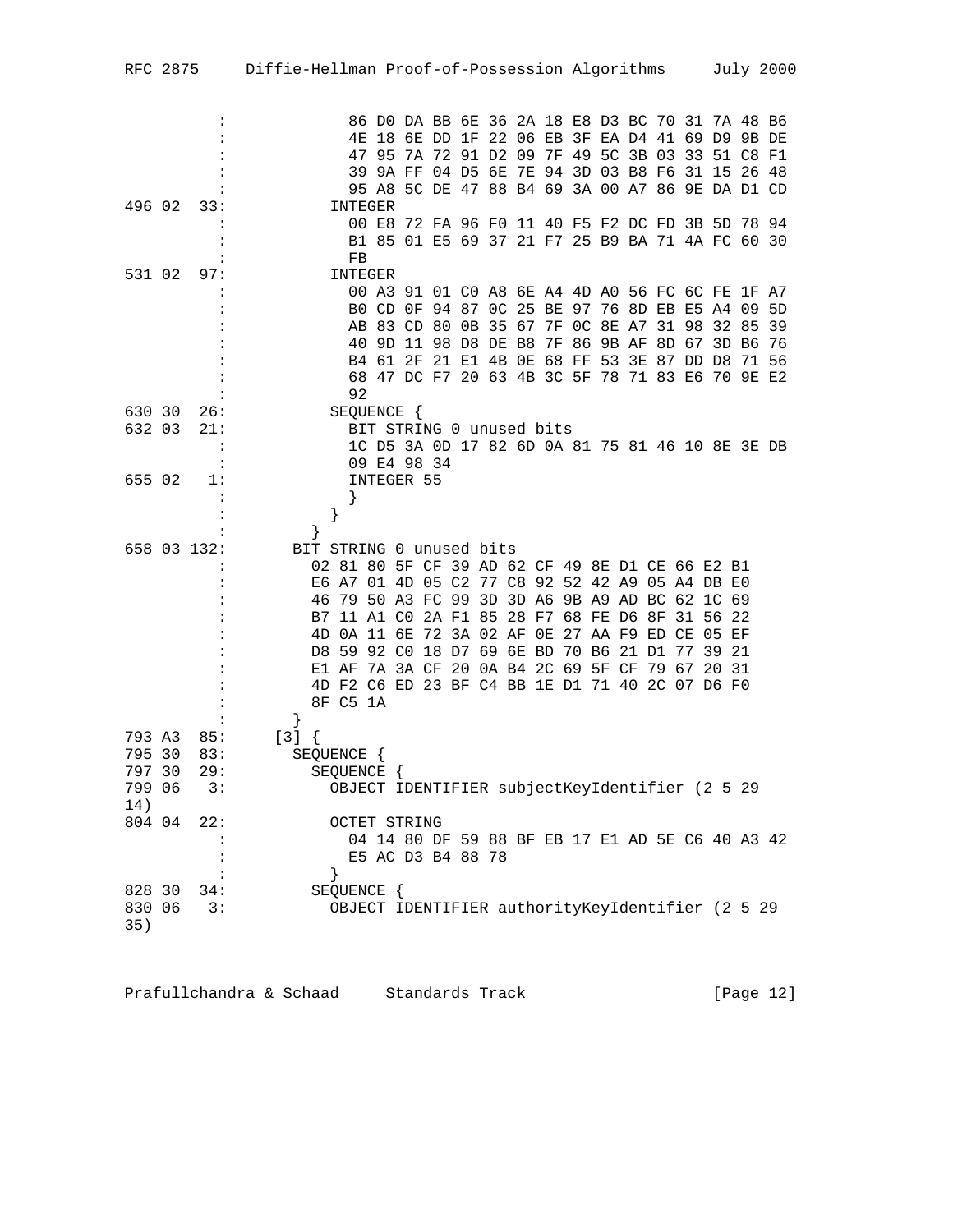RFC 2875 Diffie-Hellman Proof-of-Possession Algorithms July 2000 835 01 1: BOOLEAN TRUE 838 04 24: OCTET STRING<br>20 16 80 14: : 30 16 80 14 6A 23 37 55 B9 FD 81 EA E8 4E D3 C9 : B7 09 E5 7B 06 E3 68 AA  $\begin{array}{ccc} & \cdot & \cdot & \cdot & \cdot \\ \hline \end{array}$ 864 30 14: SEQUENCE { 866 06 3: OBJECT IDENTIFIER keyUsage (2 5 29 15)<br>871 01 1: BOOLEAN TRUE 871 01 1: BOOLEAN TRUE 874 04 4: OCTET STRING : 03 02 03 08 :  $\begin{array}{ccccc} \vdots &&&&\\ & \vdots &&&&\\ & \end{array}$ :<br> <br> <br> <br> <br> <br> <br><br><br><br><br><br><br><br><br><br><br><br><br><br><br><br><br><br> :  $\bar{z}$  : } 880 30 11: SEQUENCE { 882 06 7: OBJECT IDENTIFIER dsaWithSha1 (1 2 840 10040 4 3) 891 05 0: NULL : } 893 03 48: BIT STRING 0 unused bits : 30 2D 02 14 7C 6D D2 CA 1E 32 D1 30 2E 29 66 BC : 06 8B 60 C7 61 16 3B CA 02 15 00 8A 18 DD C1 83 : 58 29 A2 8A 67 64 03 92 AB 02 CE 00 B5 94 6A : } Step 2. End Entity/User generates a Diffie-Hellman key-pair using the parameters from the CA certificate. EE DH public key: SunJCE Diffie-Hellman Public Key: Y: 13 63 A1 85 04 8C 46 A8 88 EB F4 5E A8 93 74 AE FD AE 9E 96 27 12 65 C4 4C 07 06 3E 18 FE 94 B8 A8 79 48 BD 2E 34 B6 47 CA 04 30 A1 EC 33 FD 1A 0B 2D 9E 50 C9 78 0F AE 6A EC B5 6B 6A BE B2 5C DA B2 9F 78 2C B9 77 E2 79 2B 25 BF 2E 0B 59 4A 93 4B F8 B3 EC 81 34 AE 97 47 52 E0 A8 29 98 EC D1 B0 CA 2B 6F 7A 8B DB 4E 8D A5 15 7E 7E AF 33 62 09 9E 0F 11 44 8C C1 8D A2 11 9E 53 EF B2 E8 EE DH private key: X: 32 CC BD B4 B7 7C 44 26 BB 3C 83 42 6E 7D 1B 00 86 35 09 71 07 A0 A4 76 B8 DB 5F EC 00 CE 6F C3 Step 3. Compute K and the signature. LeadingInfo: DER encoded Subject/Requestor DN (as in the generated Certificate Signing Request) Prafullchandra & Schaad Standards Track [Page 13]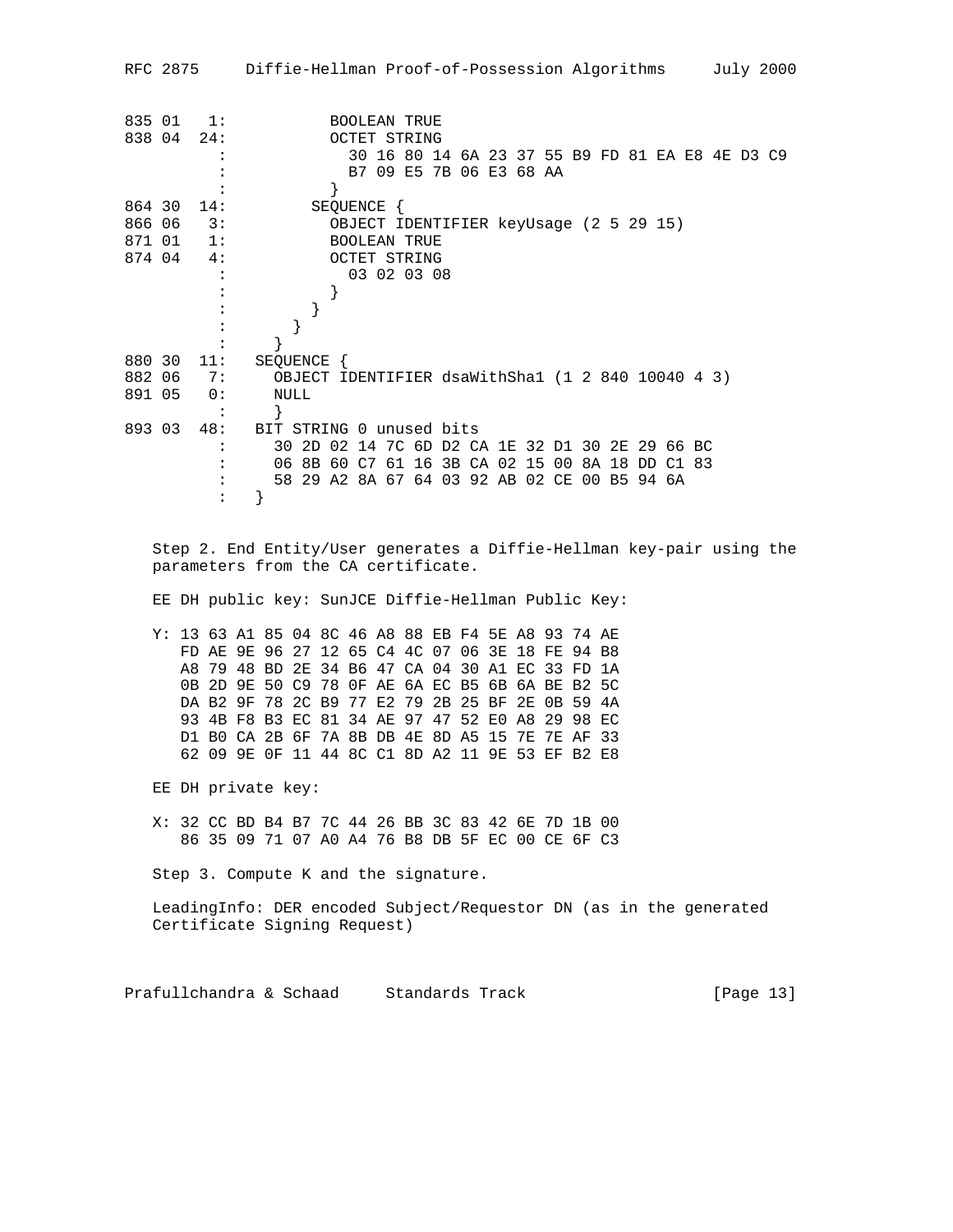30 4E 31 0B 30 09 06 03 55 04 06 13 02 55 53 31 11 30 0F 06 03 55 04 0A 13 08 58 45 54 49 20 49 6E 63 31 10 30 0E 06 03 55 04 0B 13 07 54 65 73 74 69 6E 67 31 1A 30 18 06 03 55 04 03 13 11 50 4B 49 58 20 45 78 61 6D 70 6C 65 20 55 73 65 72 TrailingInfo: DER encoded Issuer/Recipient DN (from the certificate described in step 1) 30 46 31 0B 30 09 06 03 55 04 06 13 02 55 53 31 11 30 0F 06 03 55 04 0A 13 08 58 45 54 49 20 49 6E 63 31 10 30 0E 06 03 55 04 0B 13 07 54 65 73 74 69 6E 67 31 12 30 10 06 03 55 04 03 13 09 44 48 20 54 65 73 74 43 41 K: F4 D7 BB 6C C7 2D 21 7F 1C 38 F7 DA 74 2D 51 AD 14 40 66 75 TBS: the ôtextö for computing the SHA-1 HMAC. 30 82 02 98 02 01 00 30 4E 31 0B 30 09 06 03 55 04 06 13 02 55 53 31 11 30 0F 06 03 55 04 0A 13 08 58 45 54 49 20 49 6E 63 31 10 30 0E 06 03 55 04 0B 13 07 54 65 73 74 69 6E 67 31 1A 30 18 06 03 55 04 03 13 11 50 4B 49 58 20 45 78 61 6D 70 6C 65 20 55 73 65 72 30 82 02 41 30 82 01 B6 06 07 2A 86 48 CE 3E 02 01 30 82 01 A9 02 81 81 00 94 84 E0 45 6C 7F 69 51 62 3E 56 80 7C 68 E7 C5 A9 9E 9E 74 74 94 ED 90 8C 1D C4 E1 4A 14 82 F5 D2 94 0C 19 E3 B9 10 BB 11 B9 E5 A5 FB 8E 21 51 63 02 86 AA 06 B8 21 36 B6 7F 36 DF D1 D6 68 5B 79 7C 1D 5A 14 75 1F 6A 93 75 93 CE BB 97 72 8A F0 0F 23 9D 47 F6 D4 B3 C7 F0 F4 E6 F6 2B C2 32 E1 89 67 BE 7E 06 AE F8 D0 01 6B 8B 2A F5 02 D7 B6 A8 63 94 83 B0 1B 31 7D 52 1A DE E5 03 85 27 02 81 80 26 A6 32 2C 5A 2B D4 33 2B 5C DC 06 87 53 3F 90 06 61 50 38 3E D2 B9 7D 81 1C 12 10 C5 0C 53 D4 64 D1 8E 30 07 08 8C DD 3F 0A 2F 2C D6 1B 7F 57 86 D0 DA BB 6E 36 2A 18 E8 D3 BC 70 31 7A 48 B6 4E 18 6E DD 1F 22 06 EB 3F EA D4 41 69 D9 9B DE 47 95 7A 72 91 D2 09 7F 49 5C 3B 03 33 51 C8 F1 39 9A FF 04 D5 6E 7E 94 3D 03 B8 F6 31 15 26 48 95 A8 5C DE 47 88 B4 69 3A 00 A7 86 9E DA D1 CD 02 21 00 E8 72 FA 96 F0 11 40 F5 F2 DC FD 3B 5D 78 94 B1 85 01 E5 69 37 21 F7 25 B9 BA 71 4A FC 60 30 FB 02 61 00 A3 91 01 C0 A8 6E A4 4D A0 56 FC 6C FE 1F A7 B0 CD 0F 94 87 0C 25 BE

Prafullchandra & Schaad Standards Track [Page 14]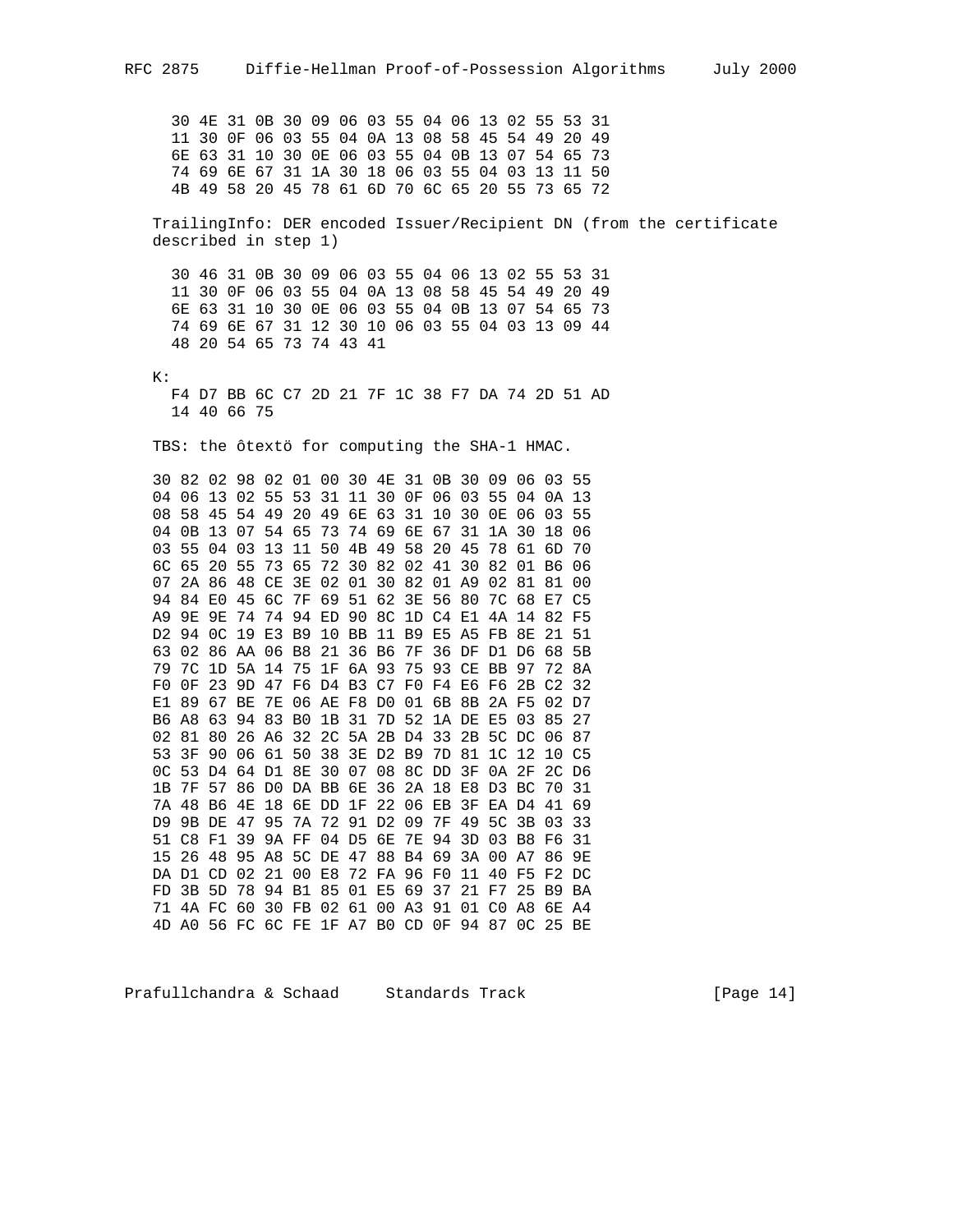97 76 8D EB E5 A4 09 5D AB 83 CD 80 0B 35 67 7F 0C 8E A7 31 98 32 85 39 40 9D 11 98 D8 DE B8 7F 86 9B AF 8D 67 3D B6 76 B4 61 2F 21 E1 4B 0E 68 FF 53 3E 87 DD D8 71 56 68 47 DC F7 20 63 4B 3C 5F 78 71 83 E6 70 9E E2 92 30 1A 03 15 00 1C D5 3A 0D 17 82 6D 0A 81 75 81 46 10 8E 3E DB 09 E4 98 34 02 01 37 03 81 84 00 02 81 80 13 63 A1 85 04 8C 46 A8 88 EB F4 5E A8 93 74 AE FD AE 9E 96 27 12 65 C4 4C 07 06 3E 18 FE 94 B8 A8 79 48 BD 2E 34 B6 47 CA 04 30 A1 EC 33 FD 1A 0B 2D 9E 50 C9 78 0F AE 6A EC B5 6B 6A BE B2 5C DA B2 9F 78 2C B9 77 E2 79 2B 25 BF 2E 0B 59 4A 93 4B F8 B3 EC 81 34 AE 97 47 52 E0 A8 29 98 EC D1 B0 CA 2B 6F 7A 8B DB 4E 8D A5 15 7E 7E AF 33 62 09 9E 0F 11 44 8C C1 8D A2 11 9E 53 EF B2 E8

Certification Request:

|     |       |                | 0 30 793: SEQUENCE {                            |
|-----|-------|----------------|-------------------------------------------------|
|     |       | 4 30 664:      | SEQUENCE {                                      |
|     |       | 8 02 1:        | INTEGER 0                                       |
|     |       | 11 30 78:      | SEQUENCE {                                      |
|     |       | 13 31 11:      | SET {                                           |
|     |       | 15309:         | SEQUENCE {                                      |
|     |       | 17 06 3:       | OBJECT IDENTIFIER countryName (2 5 4 6)         |
|     |       | $22\;13\;2$ :  | PrintableString 'US'                            |
|     |       |                |                                                 |
|     |       |                |                                                 |
|     |       | 26 31 17:      | SET {                                           |
|     | 28 30 | 15:            | SEOUENCE {                                      |
|     |       | 30 06 3:       | OBJECT IDENTIFIER organizationName (2 5 4 10)   |
|     |       | $35 \t13 \t8:$ | PrintableString 'XETI Inc'                      |
|     |       |                |                                                 |
|     |       |                |                                                 |
|     |       | 45 31 16:      | $SET \{$                                        |
|     |       | 47 30 14:      | SEQUENCE {                                      |
|     | 49 06 | 3:             | OBJECT IDENTIFIER organizationalUnitName (2 5 4 |
| 11) |       |                |                                                 |
|     | 54 13 | 7:             | PrintableString 'Testing'                       |
|     |       |                |                                                 |
|     |       |                |                                                 |
|     |       | 63 31 26:      | SET {                                           |
|     |       | 65 30 24:      | SEQUENCE {                                      |
|     |       | 67 06 3:       | OBJECT IDENTIFIER commonName (2 5 4 3)          |
|     | 72 13 | 17:            | PrintableString 'PKIX Example User'             |
|     |       |                |                                                 |
|     |       |                |                                                 |

Prafullchandra & Schaad Standards Track [Page 15]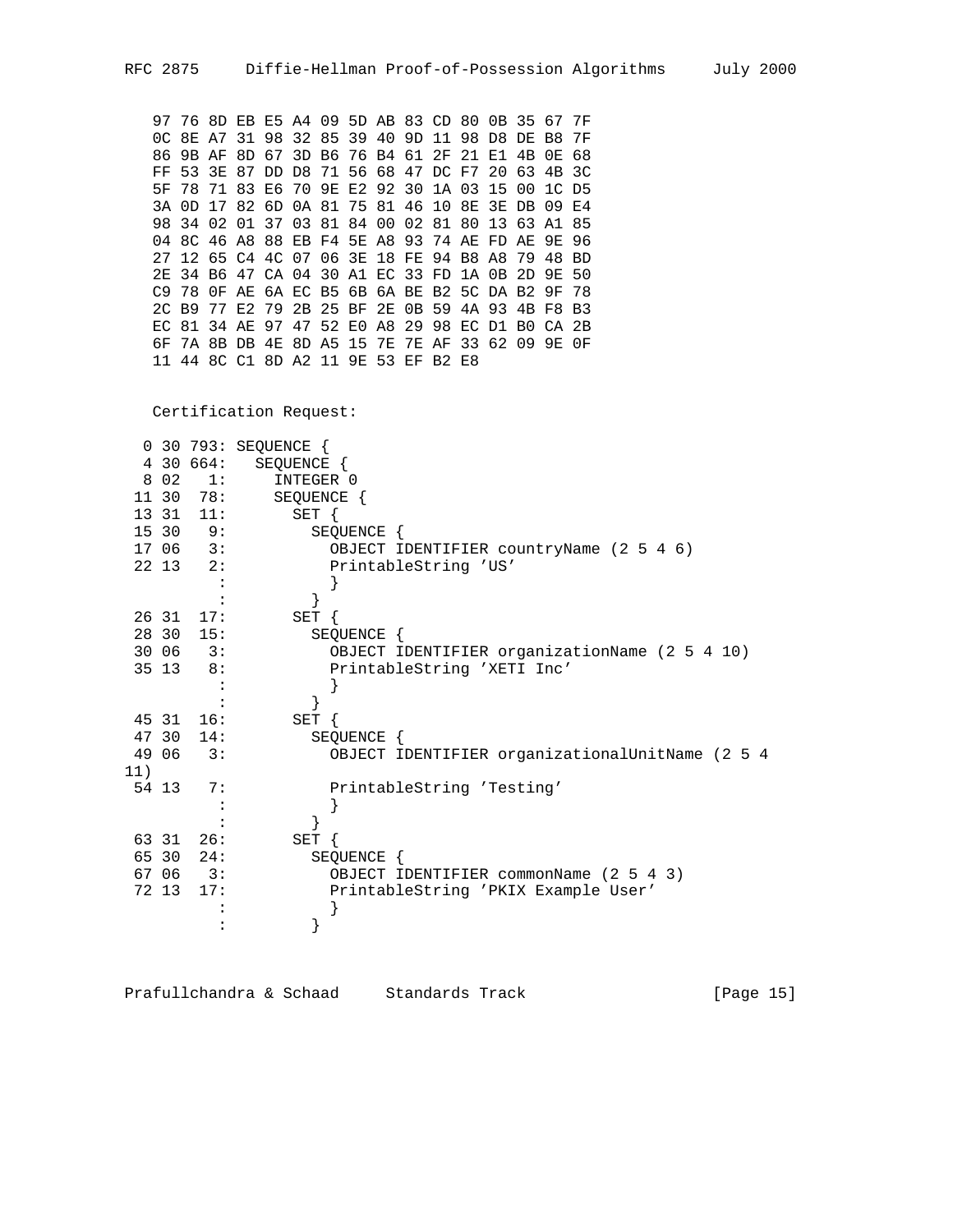|        |       | 91 30 577:  | SEQUENCE {                                        |             |                                        |    |  |  |  |                                                                                           |       |          |          |
|--------|-------|-------------|---------------------------------------------------|-------------|----------------------------------------|----|--|--|--|-------------------------------------------------------------------------------------------|-------|----------|----------|
|        |       | 95 30 438:  | SEQUENCE {                                        |             |                                        |    |  |  |  |                                                                                           |       |          |          |
|        | 99 06 | 7:          | OBJECT IDENTIFIER dhPublicKey (1 2 840 10046 2 1) |             |                                        |    |  |  |  |                                                                                           |       |          |          |
|        |       | 108 30 425: | SEQUENCE {                                        |             |                                        |    |  |  |  |                                                                                           |       |          |          |
|        |       | 112 02 129: | INTEGER                                           |             |                                        |    |  |  |  |                                                                                           |       |          |          |
|        |       |             |                                                   |             |                                        |    |  |  |  | 00 94 84 E0 45 6C 7F 69 51 62 3E 56 80 7C 68 E7                                           |       |          |          |
|        |       |             |                                                   | C5 A9 9E 9E |                                        |    |  |  |  | 74 74 94 ED 90 8C 1D C4 E1 4A 14 82                                                       |       |          |          |
|        |       |             |                                                   |             |                                        |    |  |  |  | F5 D2 94 OC 19 E3 B9 10 BB 11 B9 E5 A5 FB 8E                                              |       |          | 21       |
|        |       |             |                                                   |             |                                        |    |  |  |  | 51 63 02 86 AA 06 B8 21 36 B6 7F 36 DF D1 D6                                              |       |          | 68       |
|        |       |             |                                                   |             |                                        |    |  |  |  | 5B 79 7C 1D 5A 14 75 1F 6A 93 75 93 CE BB 97                                              |       |          | 72       |
|        |       |             |                                                   |             |                                        |    |  |  |  | 8A FO OF 23 9D 47 F6 D4 B3 C7 F0 F4 E6 F6 2B C2                                           |       |          |          |
|        |       |             |                                                   |             |                                        |    |  |  |  | 32 E1 89 67 BE 7E 06 AE F8 D0 01 6B 8B 2A F5 02                                           |       |          |          |
|        |       |             |                                                   |             |                                        |    |  |  |  | D7 B6 A8 63 94 83 B0 1B 31 7D 52 1A DE E5 03 85                                           |       |          |          |
|        |       |             | 27                                                |             |                                        |    |  |  |  |                                                                                           |       |          |          |
|        |       | 244 02 128: | INTEGER                                           |             |                                        |    |  |  |  |                                                                                           |       |          |          |
|        |       |             |                                                   |             |                                        |    |  |  |  | 26 A6 32 2C 5A 2B D4 33 2B 5C DC 06 87 53 3F 90                                           |       |          |          |
|        |       |             |                                                   |             | 06 61 50 38 3E D2 B9 7D 81 1C 12 10 C5 |    |  |  |  |                                                                                           |       | OC 53 D4 |          |
|        |       |             |                                                   |             |                                        |    |  |  |  | 64 D1 8E 30 07 08 8C DD 3F 0A 2F 2C D6 1B                                                 |       | 7F       | 57       |
|        |       |             |                                                   |             | 86 DO DA BB 6E                         |    |  |  |  | 36 2A 18 E8 D3 BC 70 31                                                                   |       | 7A 48 B6 |          |
|        |       |             | 4Ε                                                | 18 6E DD    |                                        | 1F |  |  |  | 22 06 EB 3F EA D4 41 69 D9 9B DE                                                          |       |          |          |
|        |       |             |                                                   |             |                                        |    |  |  |  | 47 95 7A 72 91 D2 09 7F 49 5C 3B 03 33 51 C8 F1                                           |       |          |          |
|        |       |             |                                                   |             |                                        |    |  |  |  | 39 9A FF 04 D5 6E 7E 94 3D 03 B8 F6 31 15 26 48                                           |       |          |          |
|        |       |             |                                                   |             |                                        |    |  |  |  | 95 A8 5C DE 47 88 B4 69 3A 00 A7 86 9E DA D1 CD                                           |       |          |          |
| 375 02 |       | 33:         | INTEGER                                           |             |                                        |    |  |  |  |                                                                                           |       |          |          |
|        |       |             |                                                   |             |                                        |    |  |  |  | 00 E8 72 FA 96 F0 11 40 F5 F2 DC FD 3B 5D 78 94                                           |       |          |          |
|        |       |             |                                                   |             |                                        |    |  |  |  | B1 85 01 E5 69 37 21 F7 25 B9 BA 71 4A FC 60 30                                           |       |          |          |
|        |       |             | FB                                                |             |                                        |    |  |  |  |                                                                                           |       |          |          |
| 410 02 |       | 97:         | INTEGER                                           |             |                                        |    |  |  |  |                                                                                           |       |          |          |
|        |       |             |                                                   |             |                                        |    |  |  |  | 00 A3 91 01 C0 A8 6E A4 4D A0 56 FC 6C FE<br>BO CD OF 94 87 OC 25 BE 97 76 8D EB E5 A4 09 |       | 1F       | A7       |
|        |       |             |                                                   |             | AB 83 CD 80                            |    |  |  |  | 0B 35 67 7F 0C 8E A7 31 98                                                                | 32 85 |          | 5D<br>39 |
|        |       |             |                                                   |             | 40 9D 11 98 D8 DE B8                   |    |  |  |  | 7F 86 9B AF 8D 67 3D B6                                                                   |       |          | 76       |
|        |       |             |                                                   |             |                                        |    |  |  |  | B4 61 2F 21 E1 4B 0E 68 FF 53 3E 87 DD D8                                                 |       | 71       | 56       |
|        |       |             |                                                   |             |                                        |    |  |  |  | 68 47 DC F7 20 63 4B 3C 5F 78 71 83 E6 70 9E E2                                           |       |          |          |
|        |       |             | 92                                                |             |                                        |    |  |  |  |                                                                                           |       |          |          |
| 509 30 |       | 26:         | SEQUENCE {                                        |             |                                        |    |  |  |  |                                                                                           |       |          |          |
| 511 03 |       | 21:         |                                                   |             | BIT STRING 0 unused bits               |    |  |  |  |                                                                                           |       |          |          |
|        |       | :           |                                                   |             |                                        |    |  |  |  | 1C D5 3A OD 17 82 6D OA 81 75 81 46 10 8E 3E                                              |       |          |          |
| DB     |       |             |                                                   |             |                                        |    |  |  |  |                                                                                           |       |          |          |
|        |       | :           |                                                   |             | 09 E4 98 34                            |    |  |  |  |                                                                                           |       |          |          |
| 534 02 |       | 1:          |                                                   | INTEGER 55  |                                        |    |  |  |  |                                                                                           |       |          |          |
|        |       |             |                                                   |             |                                        |    |  |  |  |                                                                                           |       |          |          |
|        |       |             | }                                                 |             |                                        |    |  |  |  |                                                                                           |       |          |          |
|        |       |             |                                                   |             |                                        |    |  |  |  |                                                                                           |       |          |          |
|        |       | 537 03 132: | BIT STRING 0 unused bits                          |             |                                        |    |  |  |  |                                                                                           |       |          |          |
|        |       |             | 02 81 80 13 63 A1 85 04 8C 46 A8 88 EB F4 5E A8   |             |                                        |    |  |  |  |                                                                                           |       |          |          |
|        |       |             | 93 74 AE FD AE 9E 96 27 12 65 C4 4C 07 06 3E 18   |             |                                        |    |  |  |  |                                                                                           |       |          |          |
|        |       |             |                                                   |             |                                        |    |  |  |  |                                                                                           |       |          |          |

Prafullchandra & Schaad Standards Track (Page 16)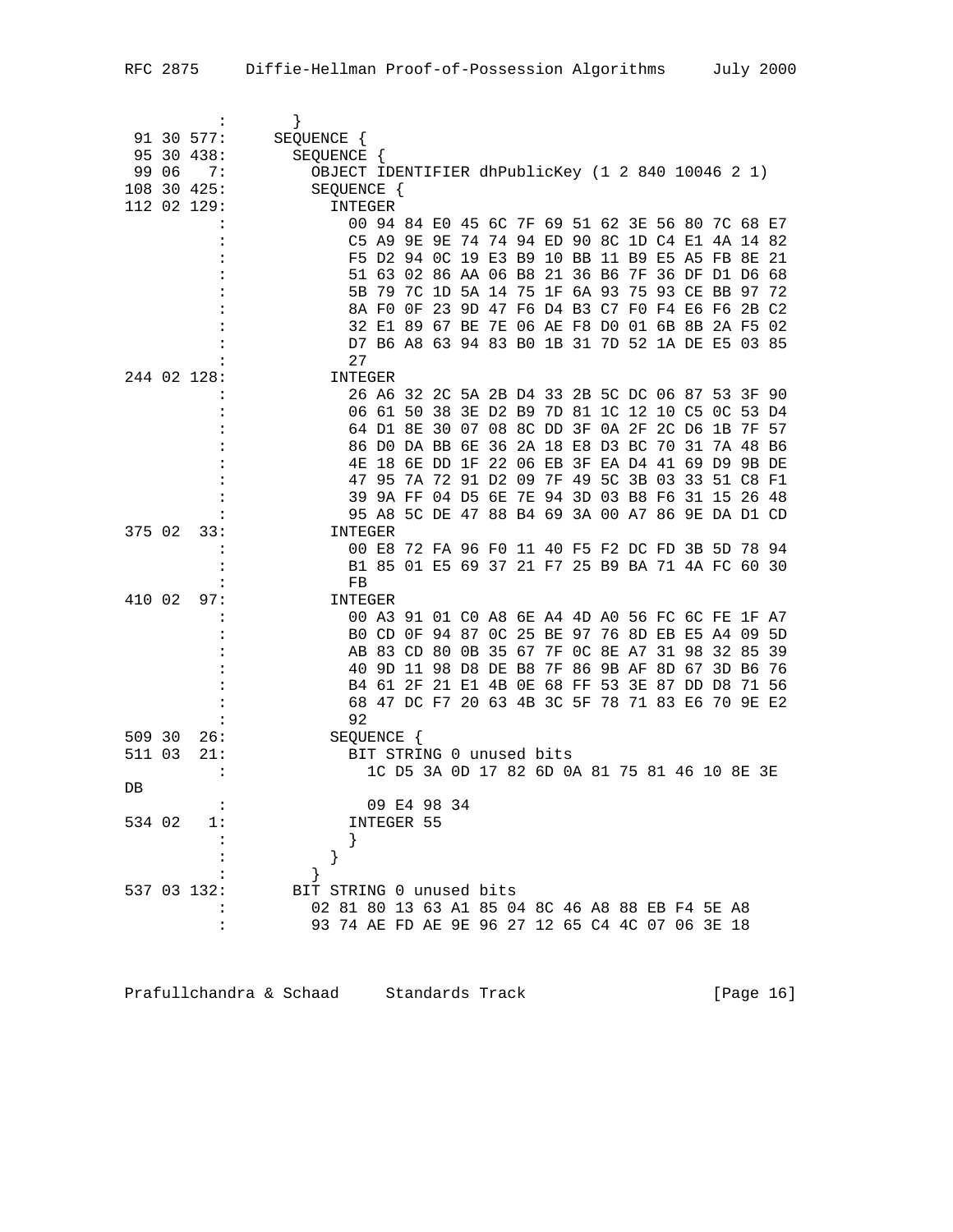: FE 94 B8 A8 79 48 BD 2E 34 B6 47 CA 04 30 A1 EC : 33 FD 1A 0B 2D 9E 50 C9 78 0F AE 6A EC B5 6B 6A : BE B2 5C DA B2 9F 78 2C B9 77 E2 79 2B 25 BF 2E : 0B 59 4A 93 4B F8 B3 EC 81 34 AE 97 47 52 E0 A8 : 29 98 EC D1 B0 CA 2B 6F 7A 8B DB 4E 8D A5 15 7E : 7E AF 33 62 09 9E 0F 11 44 8C C1 8D A2 11 9E 53 : EF B2 E8 : } : } 672 30 12: SEQUENCE { 674 06 8: OBJECT IDENTIFIER dh-sig-hmac-sha1 (1 3 6 1 5 5 7 6 3) 684 05 0:  $\{\cdot\}$  } 686 03 109: BIT STRING 0 unused bits : 30 6A 30 52 30 48 31 0B 30 09 06 03 55 04 06 13 : 02 55 53 31 11 30 0F 06 03 55 04 0A 13 08 58 45 : 54 49 20 49 6E 63 31 10 30 0E 06 03 55 04 0B 13 : 07 54 65 73 74 69 6E 67 31 14 30 12 06 03 55 04 : 03 13 0B 52 6F 6F 74 20 44 53 41 20 43 41 02 06 : 00 DA 39 B6 E2 CB 04 14 1B 17 AD 4E 65 86 1A 6C : 7C 85 FA F7 95 DE 48 93 C5 9D C5 24 : }

 Signature verification requires CAÆs private key, the CA certificate and the generated Certification Request.

CA DH private key:

 x: 3E 5D AD FD E5 F4 6B 1B 61 5E 18 F9 0B 84 74 a7 52 1E D6 92 BC 34 94 56 F3 0C BE DA 67 7A DD 7D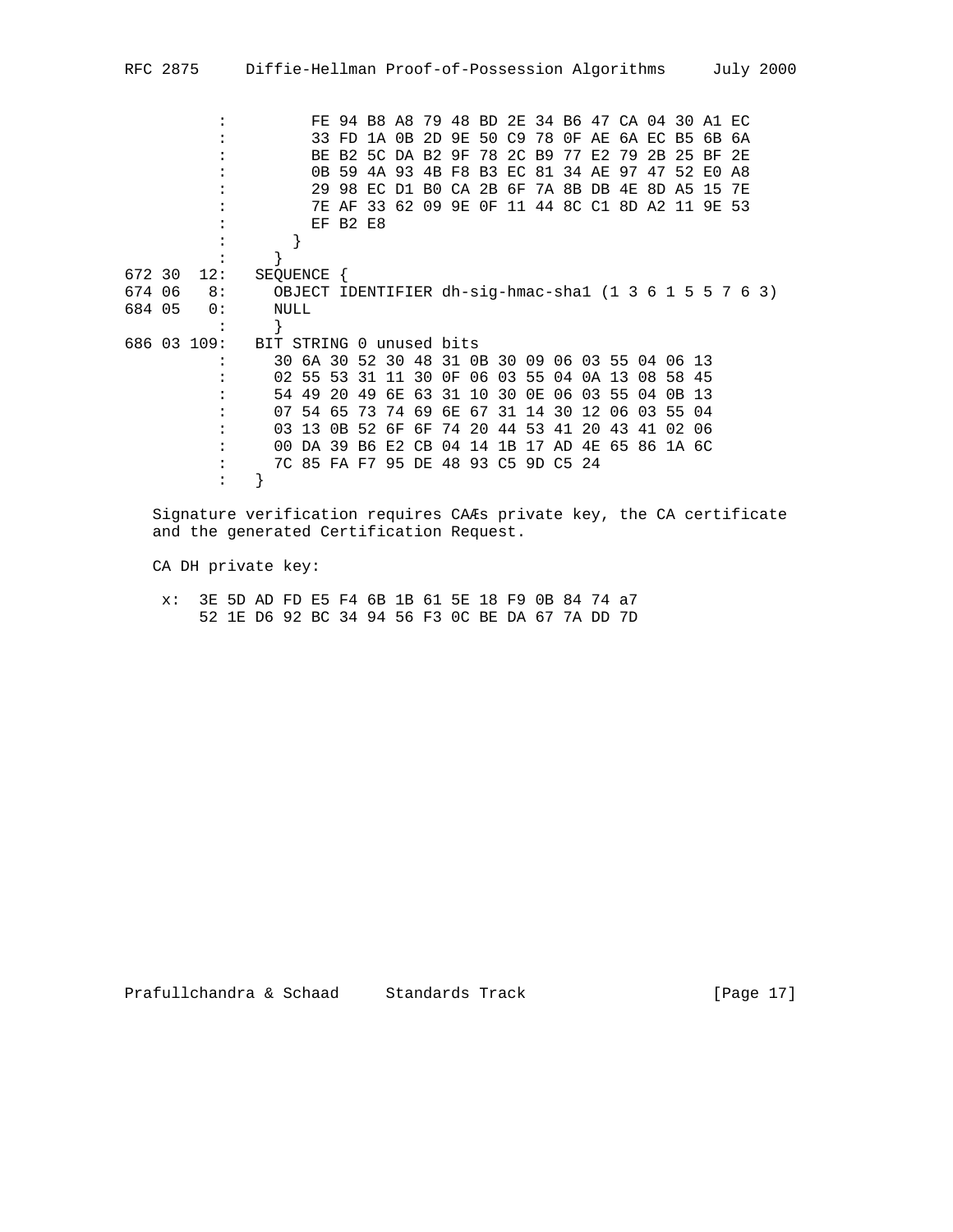Appendix C. Example of Discrete Log Signature Step 1. Generate a Diffie-Hellman Key with length of q being 256 bits. p: 94 84 E0 45 6C 7F 69 51 62 3E 56 80 7C 68 E7 C5 A9 9E 9E 74 74 94 ED 90 8C 1D C4 E1 4A 14 82 F5 D2 94 0C 19 E3 B9 10 BB 11 B9 E5 A5 FB 8E 21 51 63 02 86 AA 06 B8 21 36 B6 7F 36 DF D1 D6 68 5B 79 7C 1D 5A 14 75 1F 6A 93 75 93 CE BB 97 72 8A F0 0F 23 9D 47 F6 D4 B3 C7 F0 F4 E6 F6 2B C2 32 E1 89 67 BE 7E 06 AE F8 D0 01 6B 8B 2A F5 02 D7 B6 A8 63 94 83 B0 1B 31 7D 52 1A DE E5 03 85 27 q: E8 72 FA 96 F0 11 40 F5 F2 DC FD 3B 5D 78 94 B1 85 01 E5 69 37 21 F7 25 B9 BA 71 4A FC 60 30 FB g: 26 A6 32 2C 5A 2B D4 33 2B 5C DC 06 87 53 3F 90 06 61 50 38 3E D2 B9 7D 81 1C 12 10 C5 0C 53 D4 64 D1 8E 30 07 08 8C DD 3F 0A 2F 2C D6 1B 7F 57 86 D0 DA BB 6E 36 2A 18 E8 D3 BC 70 31 7A 48 B6 4E 18 6E DD 1F 22 06 EB 3F EA D4 41 69 D9 9B DE 47 95 7A 72 91 D2 09 7F 49 5C 3B 03 33 51 C8 F1 39 9A FF 04 D5 6E 7E 94 3D 03 B8 F6 31 15 26 48 95 A8 5C DE 47 88 B4 69 3A 00 A7 86 9E DA D1 CD j: A3 91 01 C0 A8 6E A4 4D A0 56 FC 6C FE 1F A7 B0 CD 0F 94 87 0C 25 BE 97 76 8D EB E5 A4 09 5D AB 83 CD 80 0B 35 67 7F 0C 8E A7 31 98 32 85 39 40 9D 11 98 D8 DE B8 7F 86 9B AF 8D 67 3D B6 76 B4 61 2F 21 E1 4B 0E 68 FF 53 3E 87 DD D8 71 56 68 47 DC F7 20 63 4B 3C 5F 78 71 83 E6 70 9E E2 92 y: 5F CF 39 AD 62 CF 49 8E D1 CE 66 E2 B1 E6 A7 01 4D 05 C2 77 C8 92 52 42 A9 05 A4 DB E0 46 79 50 A3 FC 99 3D 3D A6 9B A9 AD BC 62 1C 69 B7 11 A1 C0 2A F1 85 28 F7 68 FE D6 8F 31 56 22 4D 0A 11 6E 72 3A 02 AF 0E 27 AA F9 ED CE 05 EF D8 59 92 C0 18 D7 69 6E BD 70 B6 21 D1 77 39 21 E1 AF 7A 3A CF 20 0A B4 2C 69 5F CF 79 67 20 31 4D F2 C6 ED 23 BF C4 BB 1E D1 71 40 2C 07 D6 F0 8F C5 1A

seed:

Prafullchandra & Schaad Standards Track [Page 18]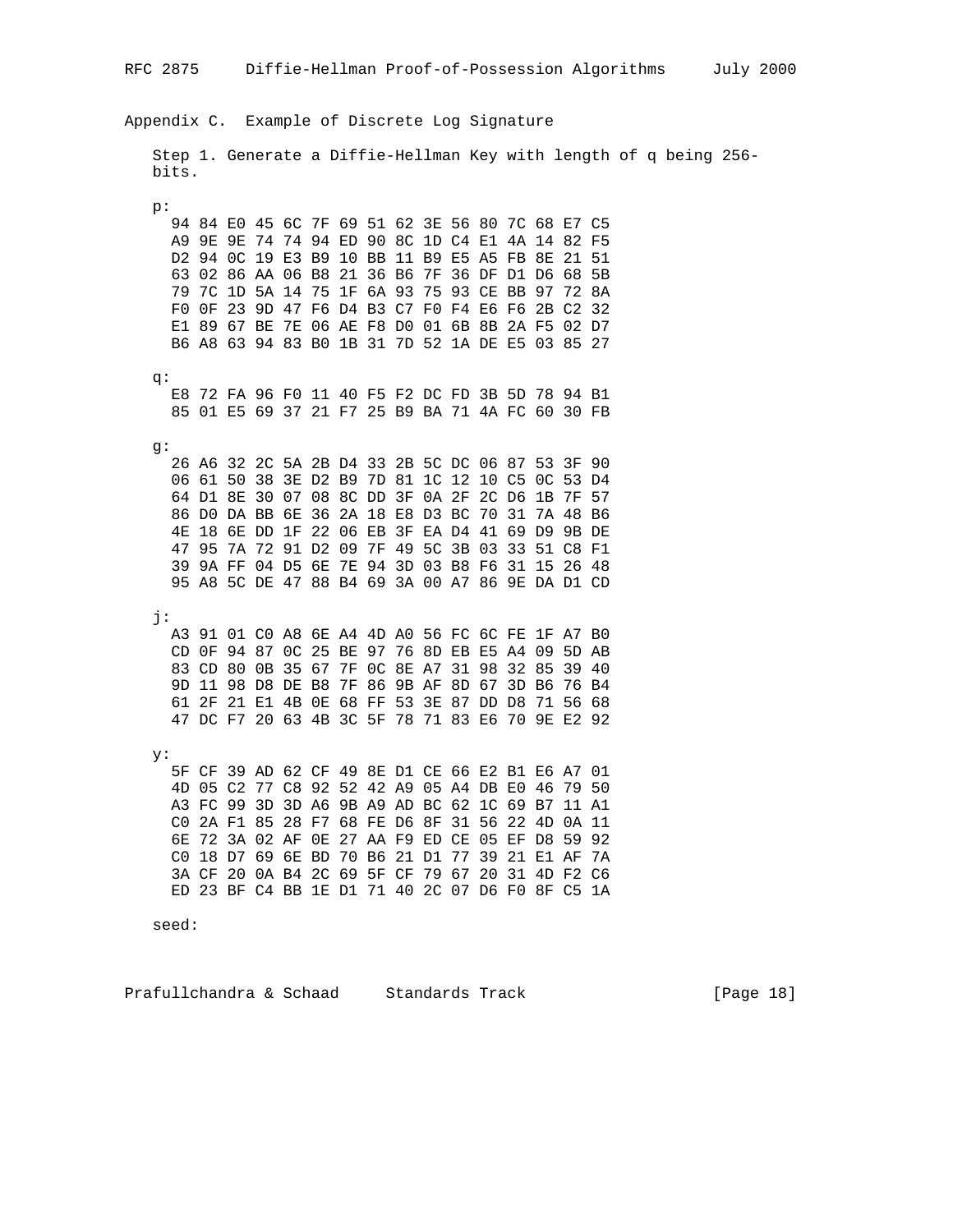1C D5 3A 0D 17 82 6D 0A 81 75 81 46 10 8E 3E DB 09 E4 98 34 C: 00000037 x: 3E 5D AD FD E5 F4 6B 1B 61 5E 18 F9 0B 84 74 a7 52 1E D6 92 BC 34 94 56 F3 0C BE DA 67 7A DD 7D Step 2. Form the value to be signed and hash with SHA1. The result of the hash for this example is: 5f a2 69 b6 4b 22 91 22 6f 4c fe 68 ec 2b d1 c6 d4 21 e5 2c Step 3. The hash value needs to be expanded since  $|q| = 256$ . This is done by hashing the hash with SHA1 and appending it to the original hash. The value after this step is: 5f a2 69 b6 4b 22 91 22 6f 4c fe 68 ec 2b d1 c6 d4 21 e5 2c 64 92 8b c9 5e 34 59 70 bd 62 40 ad 6f 26 3b f7 1c a3 b2 cb Next the first 255 bits of this value are taken to be the resulting "hash" value. Note in this case a shift of one bit right is done since the result is to be treated as an integer: 2f d1 34 db 25 91 48 91 37 a6 7f 34 76 15 e8 e3 6a 10 f2 96 32 49 45 e4 af 1a 2c b8 5e b1 20 56 Step 4. The signature value is computed. In this case you get the values R: A1 B5 B4 90 01 34 6B A0 31 6A 73 F5 7D F6 5C 14 43 52 D2 10 BF 86 58 87 F7 BC 6E 5A 77 FF C3 4B S: 59 40 45 BC 6F 0D DC FF 9D 55 40 1E C4 9E 51 3D 66 EF B2 FF 06 40 9A 39 68 75 81 F7 EC 9E BE A1 The encoded signature values is then: 30 45 02 21 00 A1 B5 B4 90 01 34 6B A0 31 6A 73 F5 7D F6 5C 14 43 52 D2 10 BF 86 58 87 F7 BC 6E 5A 77 FF C3 4B 02 20 59 40 45 BC 6F 0D DC FF 9D 55 40 1E C4 9E 51 3D 66 EF B2 FF 06 40 9A 39 68 75 81 F7 EC 9E BE A1

Prafullchandra & Schaad Standards Track [Page 19]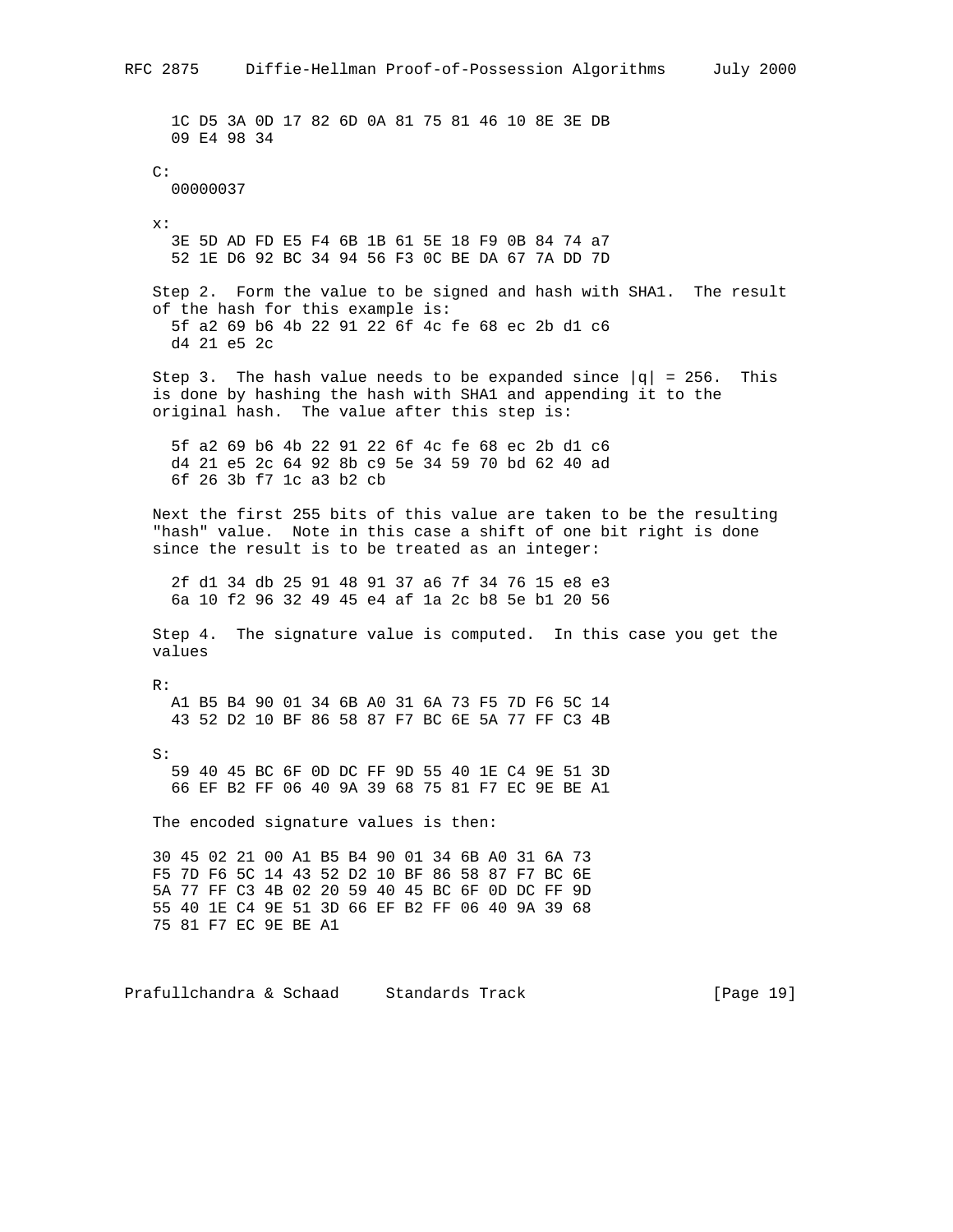Result:

| 30             | 82                   | 02             | c2             | 30             | 82                   | 02                   | 67             | 02                   | 01                   | 00             | 30             | 1 <sub>b</sub> | 31             | 19                   | 30             |
|----------------|----------------------|----------------|----------------|----------------|----------------------|----------------------|----------------|----------------------|----------------------|----------------|----------------|----------------|----------------|----------------------|----------------|
| 17             | 06                   | 03             | 55             | 04             | 03                   | 13                   | 10             | 49                   | 45                   | 54             | 46             | 20             | 50             | 4b                   | 49             |
| 58             | 20                   | 53             | 41             | 4d             | 50                   | 4c                   | 45             | 30                   | 82                   | 02             | 41             | 30             | 82             | 01                   | b6             |
| 06             | 07                   | 2a             | 86             | 48             | ce                   | 3e                   | 02             | 01                   | 30                   | 82             | 01             | a9             | 02             | 81                   | 81             |
| 0 <sub>0</sub> | 94                   | 84             | e <sub>0</sub> | 45             | бc                   | 7f                   | 69             | 51                   | 62                   | 3e             | 56             | 80             | 7c             | 68                   | e7             |
| C <sub>5</sub> | a9                   | 9e             | 9e             | 74             | 74                   | 94                   | ed             | 90                   | 8c                   | 1d             | C <sub>4</sub> | e1             | 4a             | 14                   | 82             |
| f5             | d2                   | 94             | 0 <sub>c</sub> | 19             | e3                   | b9                   | 10             | bb                   | 11                   | b9             | e5             | a5             | fb             | 8e                   | 21             |
| 51             | 63                   | 02             | 86             | aa             | 06                   | b <sub>8</sub>       | 21             | 36                   | b6                   | 7f             | 36             | df             | d1             | d6                   | 68             |
| 5b             | 79                   | 7c             | 1d             | 5a             | 14                   | 75                   | 1f             | ба                   | 93                   | 75             | 93             | ce             | bb             | 97                   | 72             |
| 8a             | £0                   | 0f             | 23             | 9d             | 47                   | f6                   | d4             | b3                   | $\rm c7$             | £0             | £4             | e6             | f6             | 2b                   | C <sub>2</sub> |
| 32             | e1                   | 89             | 67             | be             | 7e                   | 06                   | ae             | f8                   | d0                   | 01             | 6b             | 8b             | 2a             | f <sub>5</sub>       | 02             |
| d7             | b6                   | a8             | 63             | 94             | 83                   | b <sub>0</sub>       | 1 <sub>b</sub> | 31                   | 7d                   | 52             | 1a             | de             | e5             | 03                   | 85             |
| 27             | 02                   | 81             | 80             | 26             | a6                   | 32                   | 2 <sub>c</sub> | 5a                   | 2 <sub>b</sub>       | d4             | 33             | 2b             | 5 <sub>c</sub> | $\rm dc$             | 06             |
| 87             | 53                   | 3f             | 90             | 06             | 61                   | 50                   | 38             | 3e                   | d2                   | b9             | 7d             | 81             | 1 <sub>c</sub> | 12                   | 10             |
| C <sub>5</sub> | 0 <sub>c</sub>       | 53             | d4             | 64             | d1                   | 8e                   | 30             | 07                   | 08                   | 8c             | dd             | 3f             | 0a             | 2f                   | 2 <sub>c</sub> |
| d6             | 1b                   | 7f             | 57             | 86             | d0                   | da                   | bb             | бe                   | 36                   | 2a             | 18             | e8             | d3             | bc                   | 70             |
| 31             | 7a                   | 48             | b6             | 4e             | 18                   | бe                   | dd             | 1f                   | 22                   | 06             | eb             | 3f             | ea             | d4                   | 41             |
| 69             | d9                   | 9b             | de             | 47             | 95                   | 7a                   | 72             | 91                   | d2                   | 09             | 7f             | 49             | 5 <sub>c</sub> | 3b                   | 03             |
| 33             | 51                   | C8             | f1             | 39             | 9a                   | ff                   | 04             | d5                   | бe                   | 7e             | 94             | 3d             | 03             | b8                   | f6             |
| 31             | 15                   | 26             | 48             | 95             | a8                   | 5 <sub>c</sub>       | de             | 47                   | 88                   | b4             | 69             | 3a             | 00             | a7                   | 86             |
| 9e             | da                   | d1             | cd             | 02             | 21                   | 00                   | e8             | 72                   | fa                   | 96             | £0             | 11             | 40             | f5                   | E2             |
| dc             | fd                   | 3 <sub>b</sub> | 5d             | 78             | 94                   | b1                   | 85             | 01                   | e5                   | 69             | 37             | 21             | f7             | 25                   | b9             |
| ba             | 71                   | 4a             | fc             | 60             | 30                   | fb                   | 02             | 61                   | 00                   | a3             | 91             | 01             | c0             | a8                   | бe             |
| a4             | 4d                   | a0<br>76       | 56<br>8d       | fс<br>eb       | бc<br>e <sub>5</sub> | fe<br>a <sub>4</sub> | 1f<br>09       | a <sub>7</sub><br>5d | b <sub>0</sub><br>ab | cd<br>83       | 0f<br>cd       | 94<br>80       | 87<br>0b       | 0 <sub>c</sub><br>35 | 25<br>67       |
| be<br>7f       | 97                   |                | a <sub>7</sub> | 31             | 98                   | 32                   | 85             | 39                   | 40                   | 9d             | 11             | 98             | d8             |                      | b8             |
| 7f             | 0 <sub>c</sub><br>86 | 8e<br>9b       | af             | 8d             | 67                   | 3d                   | b6             | 76                   | b4                   | 61             | 2f             | 21             | e1             | de<br>4b             | 0e             |
| 68             | ff                   | 53             | 3e             | 87             | dd                   | d8                   | 71             | 56                   | 68                   | 47             | dc             | f7             | 20             | 63                   | 4b             |
| 3 <sub>c</sub> | 5f                   | 78             | 71             | 83             | eб                   | 70                   | 9e             | e2                   | 92                   | 30             | 1a             | 03             | 15             | 00                   | 1 <sup>c</sup> |
| d5             | 3a                   | 0d             | 17             | 82             | 6d                   | 0a                   | 81             | 75                   | 81                   | 46             | 10             | 8e             | 3e             | db                   | 09             |
| e4             | 98                   | 34             | 02             | 01             | 37                   | 03                   | 81             | 84                   | 0 <sub>0</sub>       | 02             | 81             | 80             | 5f             | сf                   | 39             |
| ad             | 62                   | сf             | 49             | 8e             | d1                   | ce                   | 66             | e2                   | b1                   | e6             | a <sub>7</sub> | 01             | 4d             | 05                   | c2             |
| 77             | c8                   | 92             | 52             | 42             | a9                   | 05                   | a <sub>4</sub> | db                   | e0                   | 46             | 79             | 50             | a3             | fс                   | 99             |
| 3d             | 3d                   | a6             | 9b             | a <sub>9</sub> | ad                   | bc                   | 62             | 1 <sub>c</sub>       | 69                   | b7             | 11             | a1             | C <sub>0</sub> | 2a                   | f1             |
| 85             | 28                   | f7             | 68             | fe             | d6                   | 8f                   | 31             | 56                   | 22                   | 4d             | 0a             | 11             | бe             | 72                   | 3a             |
| 02             | af                   | 0e             | 27             | aa             | f9                   | ed                   | ce             | 05                   | ef                   | d8             | 59             | 92             | $\rm c_0$      | 18                   | d7             |
| 69             | бe                   | bd             | 70             | b6             | 21                   | d1                   | 77             | 39                   | 21                   | e1             | af             | 7a             | 3a             | сf                   | 20             |
| 0a             | b4                   | 2 <sub>c</sub> | 69             | 5f             | сf                   | 79                   | 67             | 20                   | 31                   | 4d             | £2             | C <sub>6</sub> | ed             | 23                   | bf             |
| c4             | bb                   | 1e             | d1             | 71             | 40                   | 2 <sub>c</sub>       | 07             | d6                   | f0                   | 8f             | C <sub>5</sub> | 1a             | a0             | 00                   | 30             |
| 0 <sub>c</sub> | 06                   | 08             | 2 <sub>b</sub> | 06             | 01                   | 05                   | 05             | 07                   | 06                   | 04             | 05             | 0 <sub>0</sub> | 03             | 47                   | 0 <sub>0</sub> |
| 30             | 44                   | 02             | 20             | 54             | d9                   | 43                   | 8d             | 0f                   | 9d                   | 42             | 03             | d6             | 09             | aa                   | a1             |
| 9a             | 3 <sub>c</sub>       | 17             | 09             | ae             | bd                   | ee                   | b3             | d1                   | a <sub>0</sub>       | $0\,0$         | db             | 7d             | 8 <sub>c</sub> | b8                   | e4             |
| 56             | eб                   | 57             | 7b             | 02             | 20                   | 44                   | 89             | b1                   | 04                   | f <sub>5</sub> | 40             | 2 <sub>b</sub> | 5f             | e7                   | 9с             |
| f9             | a4                   | 97             | 50             | 0d             | ad $c3$              |                      |                | 7a a4                | 2b                   | b2             | 2d             | 5d             | 79             | fb                   | 38             |
| 8a             | b4                   | df             | bb             | 88             | bc                   |                      |                |                      |                      |                |                |                |                |                      |                |

Prafullchandra & Schaad Standards Track [Page 20]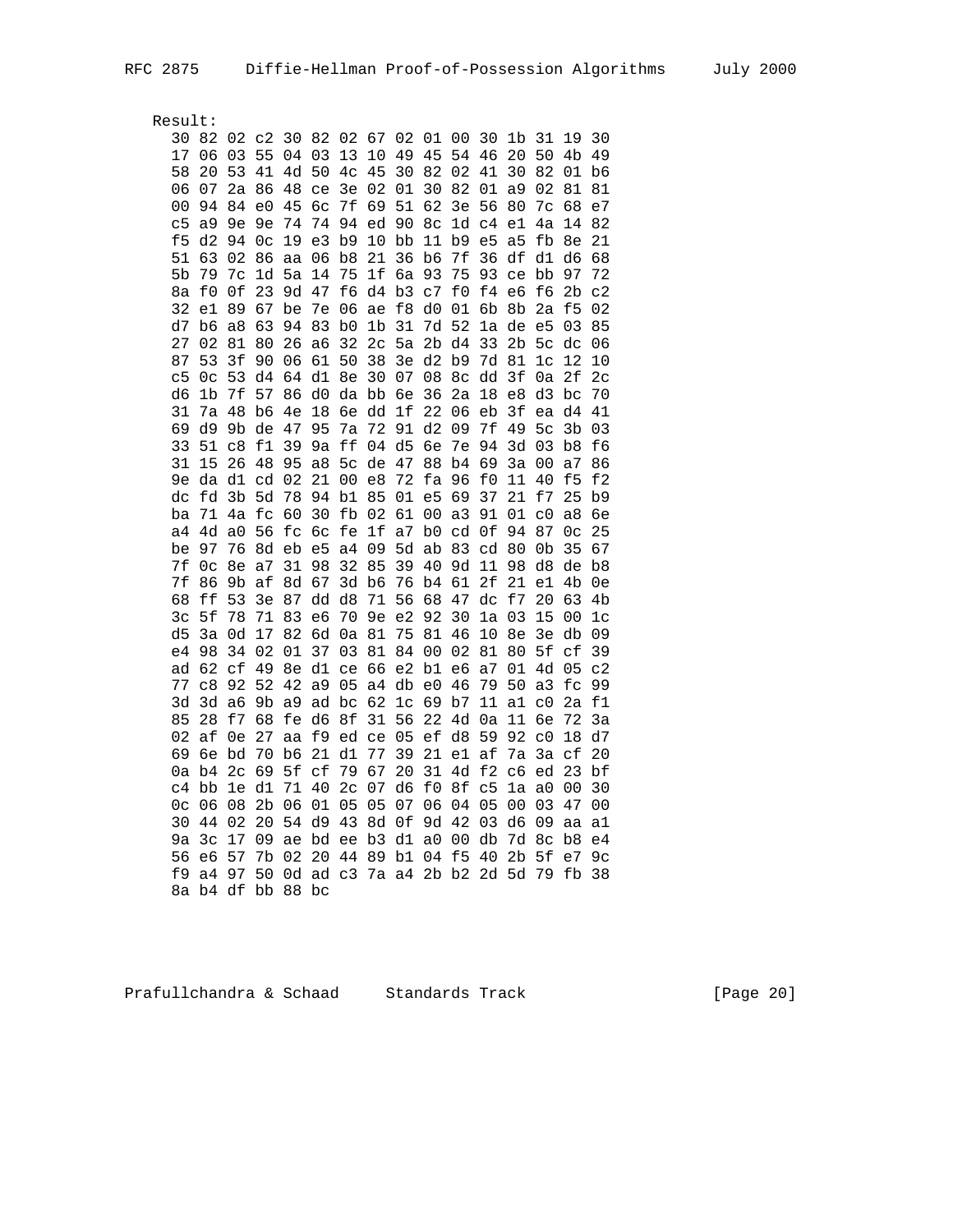Decoded Version of result:

|        | 0 <sub>30</sub> |                      | 707: SEQUENCE                                     |            |                                                 |  |  |  |  |  |  |  |  |                         |                                        |     |
|--------|-----------------|----------------------|---------------------------------------------------|------------|-------------------------------------------------|--|--|--|--|--|--|--|--|-------------------------|----------------------------------------|-----|
|        | 4 30            | 615:                 | SEQUENCE {                                        |            |                                                 |  |  |  |  |  |  |  |  |                         |                                        |     |
|        | 8 0 2           | 1:                   | INTEGER 0                                         |            |                                                 |  |  |  |  |  |  |  |  |                         |                                        |     |
| 11 30  |                 | 27:                  |                                                   | SEQUENCE { |                                                 |  |  |  |  |  |  |  |  |                         |                                        |     |
| 13 31  |                 | 25:                  | $SET \{$                                          |            |                                                 |  |  |  |  |  |  |  |  |                         |                                        |     |
| 15 30  |                 | 23:                  | SEQUENCE {                                        |            |                                                 |  |  |  |  |  |  |  |  |                         |                                        |     |
| 17 06  |                 | 3:                   | OBJECT IDENTIFIER commonName (2 5 4 3)            |            |                                                 |  |  |  |  |  |  |  |  |                         |                                        |     |
| 22 13  |                 | 16:                  | PrintableString 'IETF PKIX SAMPLE'                |            |                                                 |  |  |  |  |  |  |  |  |                         |                                        |     |
|        |                 | $\ddot{\cdot}$       |                                                   |            |                                                 |  |  |  |  |  |  |  |  |                         |                                        |     |
|        |                 | :                    | $\}$                                              |            |                                                 |  |  |  |  |  |  |  |  |                         |                                        |     |
|        |                 | $\ddot{\cdot}$       | ł                                                 |            |                                                 |  |  |  |  |  |  |  |  |                         |                                        |     |
| 40 30  |                 | 577:                 | SEQUENCE {                                        |            |                                                 |  |  |  |  |  |  |  |  |                         |                                        |     |
| 44 30  |                 | 438:                 | SEQUENCE {                                        |            |                                                 |  |  |  |  |  |  |  |  |                         |                                        |     |
| 48 06  |                 | 7:                   | OBJECT IDENTIFIER dhPublicNumber (1 2 840 10046 2 |            |                                                 |  |  |  |  |  |  |  |  |                         |                                        |     |
| 1)     |                 |                      |                                                   |            |                                                 |  |  |  |  |  |  |  |  |                         |                                        |     |
| 57 30  |                 | 425:                 | SEQUENCE {                                        |            |                                                 |  |  |  |  |  |  |  |  |                         |                                        |     |
|        | 61 02           | 129:                 | INTEGER                                           |            |                                                 |  |  |  |  |  |  |  |  |                         |                                        |     |
|        |                 |                      |                                                   |            | 00 94 84 E0 45 6C 7F 69 51 62 3E 56 80 7C 68 E7 |  |  |  |  |  |  |  |  |                         |                                        |     |
|        |                 |                      |                                                   | C5 A9 9E   |                                                 |  |  |  |  |  |  |  |  |                         | 9E 74 74 94 ED 90 8C 1D C4 E1 4A 14 82 |     |
|        |                 | $\ddot{\phantom{a}}$ |                                                   |            | F5 D2 94 OC 19 E3 B9 10 BB 11 B9 E5 A5 FB 8E 21 |  |  |  |  |  |  |  |  |                         |                                        |     |
|        |                 |                      |                                                   |            | 51 63 02 86 AA 06 B8 21 36 B6 7F 36 DF D1 D6 68 |  |  |  |  |  |  |  |  |                         |                                        |     |
|        |                 |                      |                                                   |            | 5B 79 7C 1D 5A 14 75 1F 6A 93 75 93 CE BB 97 72 |  |  |  |  |  |  |  |  |                         |                                        |     |
|        |                 |                      |                                                   |            | 8A FO OF 23 9D 47 F6 D4 B3 C7 F0 F4 E6 F6 2B C2 |  |  |  |  |  |  |  |  |                         |                                        |     |
|        |                 |                      |                                                   |            | 32 E1 89 67 BE 7E 06 AE F8 D0 01 6B 8B 2A F5 02 |  |  |  |  |  |  |  |  |                         |                                        |     |
|        |                 |                      |                                                   |            | D7 B6 A8 63 94 83 B0 1B 31 7D 52 1A DE E5 03 85 |  |  |  |  |  |  |  |  |                         |                                        |     |
|        |                 |                      | 27                                                |            |                                                 |  |  |  |  |  |  |  |  |                         |                                        |     |
| 193 02 |                 | 128:                 | INTEGER                                           |            |                                                 |  |  |  |  |  |  |  |  |                         |                                        |     |
|        |                 |                      |                                                   |            | 26 A6 32 2C 5A 2B D4 33 2B 5C DC 06 87 53 3F 90 |  |  |  |  |  |  |  |  |                         |                                        |     |
|        |                 |                      |                                                   |            | 06 61 50 38 3E D2 B9 7D 81 1C 12 10 C5 0C 53 D4 |  |  |  |  |  |  |  |  |                         |                                        |     |
|        |                 |                      |                                                   |            | 64 D1 8E 30 07 08 8C DD 3F 0A 2F 2C D6 1B 7F 57 |  |  |  |  |  |  |  |  |                         |                                        |     |
|        |                 |                      |                                                   |            | 86 DO DA BB 6E 36 2A 18 E8 D3 BC 70 31          |  |  |  |  |  |  |  |  |                         | 7A 48 B6                               |     |
|        |                 |                      |                                                   |            | 4E 18 6E DD 1F 22 06 EB 3F EA D4 41 69 D9 9B DE |  |  |  |  |  |  |  |  |                         |                                        |     |
|        |                 |                      |                                                   |            | 47 95 7A 72 91 D2 09 7F 49 5C 3B 03 33 51 C8 F1 |  |  |  |  |  |  |  |  |                         |                                        |     |
|        |                 |                      |                                                   |            | 39 9A FF 04 D5 6E 7E 94 3D 03 B8 F6 31 15 26 48 |  |  |  |  |  |  |  |  |                         |                                        |     |
|        |                 |                      |                                                   |            | 95 A8 5C DE 47 88 B4 69 3A 00 A7 86 9E DA D1 CD |  |  |  |  |  |  |  |  |                         |                                        |     |
| 324 02 |                 | 33:                  | INTEGER                                           |            |                                                 |  |  |  |  |  |  |  |  |                         |                                        |     |
|        |                 | $\ddot{\phantom{a}}$ |                                                   |            | 00 E8 72 FA 96 F0 11 40 F5 F2 DC FD 3B 5D 78 94 |  |  |  |  |  |  |  |  |                         |                                        |     |
|        |                 | $\ddot{\cdot}$       |                                                   |            | B1 85 01 E5 69 37 21 F7 25 B9 BA 71 4A FC 60 30 |  |  |  |  |  |  |  |  |                         |                                        |     |
|        |                 |                      | FB                                                |            |                                                 |  |  |  |  |  |  |  |  |                         |                                        |     |
| 359 02 |                 | 97:                  | INTEGER                                           |            |                                                 |  |  |  |  |  |  |  |  |                         |                                        |     |
|        |                 | :                    |                                                   |            | 00 A3 91 01 C0 A8 6E A4 4D A0 56 FC 6C FE 1F A7 |  |  |  |  |  |  |  |  |                         |                                        |     |
|        |                 |                      |                                                   |            | BO CD OF 94 87 OC 25 BE 97 76 8D EB E5 A4 09    |  |  |  |  |  |  |  |  |                         |                                        | 5D  |
|        |                 |                      |                                                   |            | AB 83 CD 80 0B 35 67 7F 0C 8E A7 31 98          |  |  |  |  |  |  |  |  |                         | 32 85 39                               |     |
|        |                 |                      |                                                   |            | 40 9D 11 98 D8 DE B8                            |  |  |  |  |  |  |  |  | 7F 86 9B AF 8D 67 3D B6 |                                        | 76  |
|        |                 |                      |                                                   |            | B4 61 2F 21 E1 4B 0E 68 FF 53 3E 87 DD D8       |  |  |  |  |  |  |  |  |                         | 71                                     | -56 |
|        |                 | :                    |                                                   |            | 68 47 DC F7 20 63 4B 3C 5F 78 71 83 E6 70 9E E2 |  |  |  |  |  |  |  |  |                         |                                        |     |
|        |                 |                      |                                                   |            |                                                 |  |  |  |  |  |  |  |  |                         |                                        |     |

Prafullchandra & Schaad Standards Track [Page 21]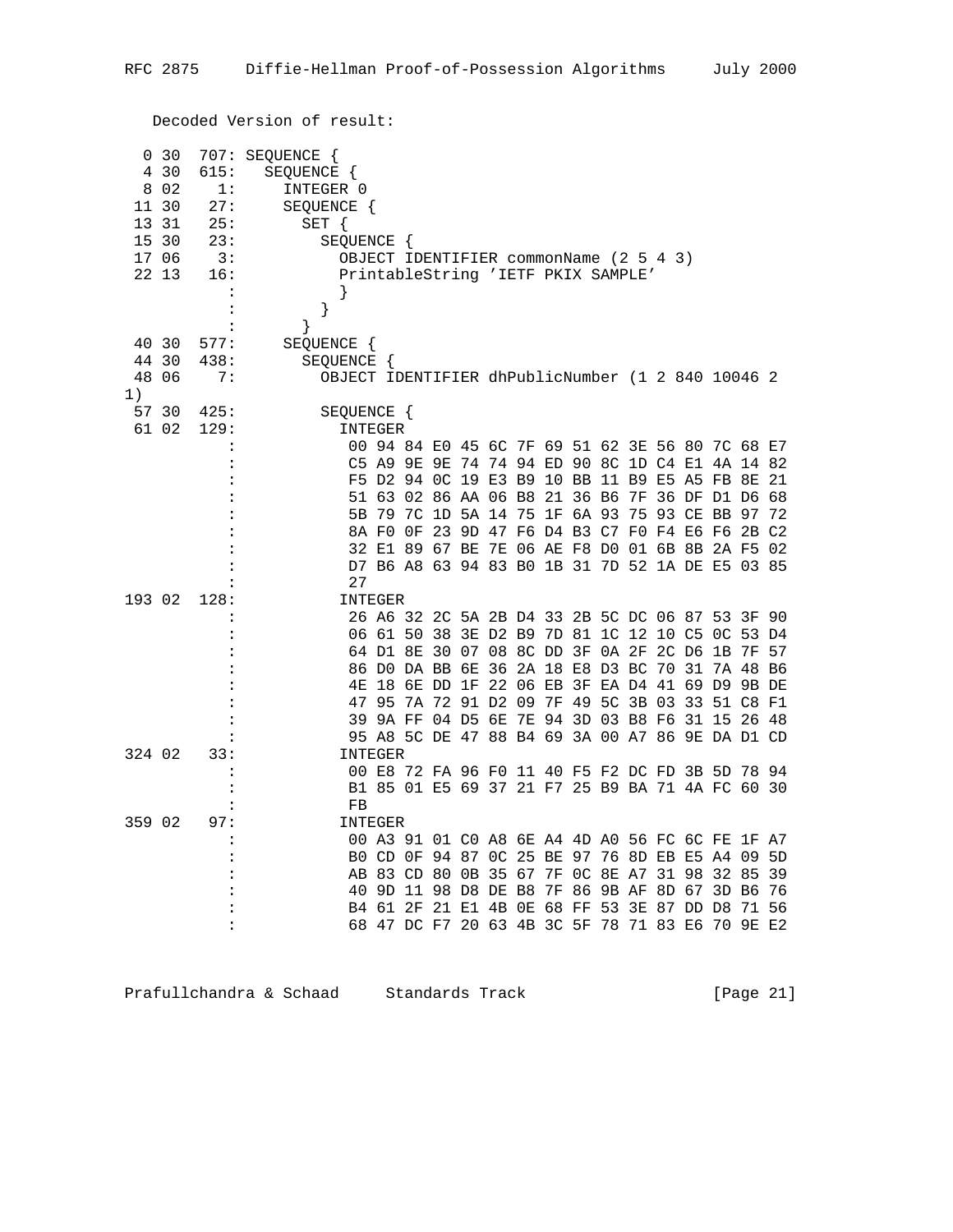| RFC 2875 |  | Diffie-Hellman Proof-of-Possession Algorithms |  | July 2000 |
|----------|--|-----------------------------------------------|--|-----------|
|----------|--|-----------------------------------------------|--|-----------|

|        | $\ddot{\phantom{a}}$ | 92                                                          |
|--------|----------------------|-------------------------------------------------------------|
| 458 30 | 26:                  | SEQUENCE {                                                  |
| 460 03 | 21:                  | BIT STRING 0 unused bits                                    |
|        |                      | 1C D5 3A OD 17 82 6D 0A 81 75 81 46 10 8E 3E DB             |
|        |                      | 09 E4 98 34                                                 |
| 483 02 | 1:                   | INTEGER 55                                                  |
|        |                      |                                                             |
|        |                      |                                                             |
|        |                      |                                                             |
| 486 03 | 132:                 | BIT STRING 0 unused bits                                    |
|        |                      | 02 81 80 5F CF 39 AD 62 CF 49 8E D1 CE 66 E2 B1             |
|        |                      | E6 A7 01 4D 05 C2 77 C8 92 52 42 A9 05 A4 DB E0             |
|        |                      | 46 79 50 A3 FC 99 3D 3D A6 9B A9 AD BC 62 1C 69             |
|        |                      | B7 11 A1 C0 2A F1 85 28 F7 68 FE D6 8F<br>31 56 22          |
|        |                      | 4D 0A 11 6E 72 3A 02 AF 0E 27 AA F9 ED CE 05 EF             |
|        |                      | D8 59 92 C0 18 D7 69 6E BD<br>70 B6<br>21 D1<br>77<br>39 21 |
|        |                      | E1 AF 7A 3A CF 20 0A B4 2C 69 5F CF<br>79 67<br>20 31       |
|        |                      | 4D F2 C6 ED 23 BF C4 BB 1E D1 71 40 2C 07 D6 F0             |
|        |                      | 8F C5 1A                                                    |
|        |                      |                                                             |
| 621 AO | 0:                   | [0]                                                         |
|        |                      | }                                                           |
| 623 30 | 12:                  | SEQUENCE {                                                  |
| 625 06 | 8:                   | OBJECT IDENTIFIER '1 3 6 1 5 5 7 6 4'                       |
| 635 05 | 0:                   | NULL                                                        |
|        |                      | $\mathcal{F}$                                               |
| 637 03 | 72:                  | BIT STRING 0 unused bits                                    |
|        |                      | 30 45 02 21 00 A1 B5 B4 90 01 34 6B A0 31 6A 73             |
|        |                      | 7D F6 5C 14 43 52 D2 10 BF 86 58 87 F7 BC 6E<br>F5.         |
|        |                      | 5A 77 FF C3 4B 02 20 59 40 45 BC 6F 0D DC FF 9D             |
|        |                      | 40 1E C4 9E 51 3D 66 EF B2 FF 06 40 9A 39 68<br>55          |
|        |                      | 75 81 F7 EC 9E BE A1                                        |
|        |                      | ł                                                           |
|        |                      |                                                             |